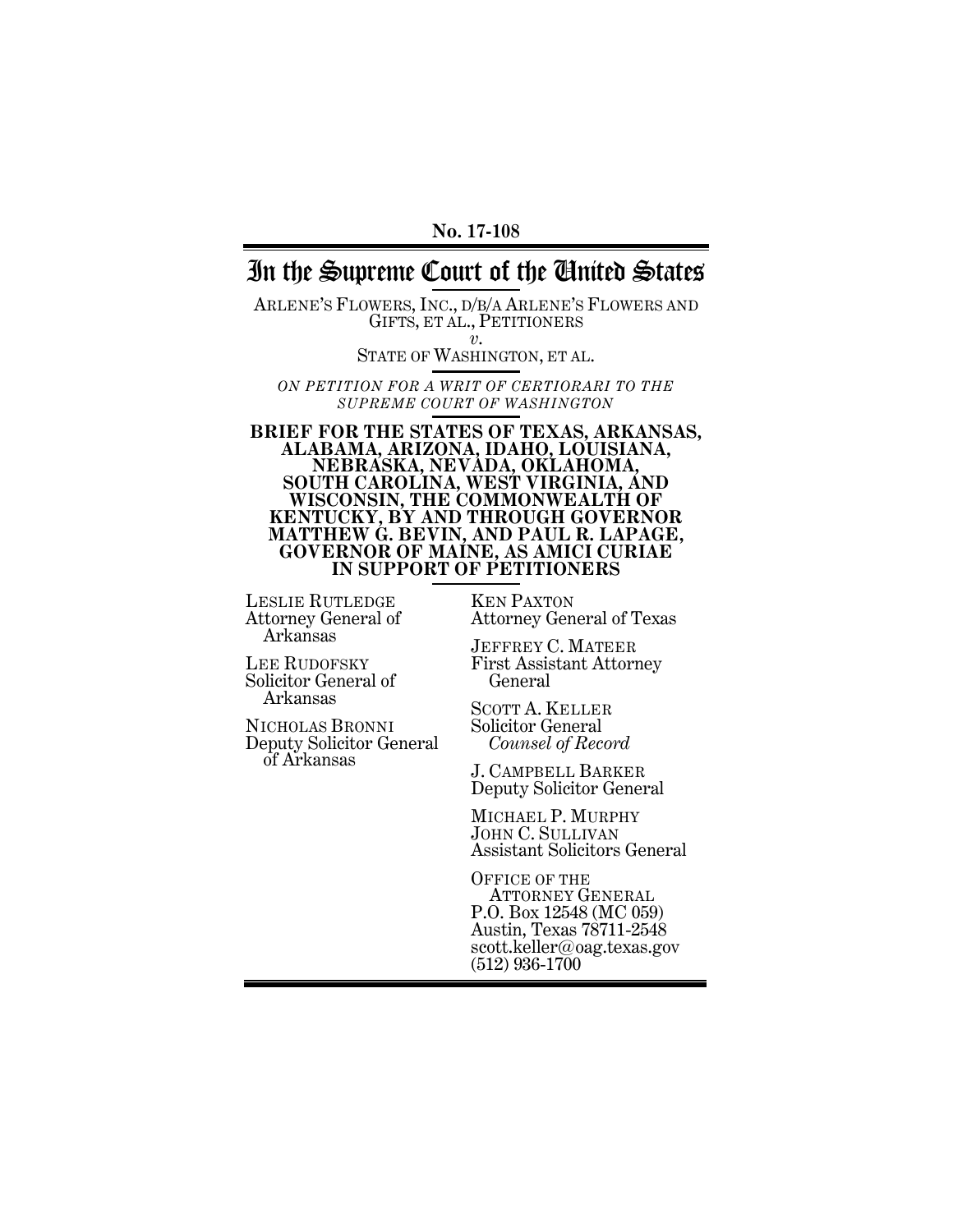# **TABLE OF CONTENTS**

| Page                                              |
|---------------------------------------------------|
|                                                   |
|                                                   |
|                                                   |
| I. As artistic works, commissioned floral         |
| arrangements are protected by the First           |
| Amendment's freedom of expression and may         |
|                                                   |
| A. Artistic works receive full First              |
| Amendment protection because they                 |
|                                                   |
| B. Commissioned floral arrangements are           |
|                                                   |
| C. Artistic works are not subject to              |
| decreased scrutiny, as is some                    |
|                                                   |
| D. Neither art nor expressive conduct may         |
|                                                   |
| II. Compelling Stutzman to create customized      |
| art for events that she cannot celebrate          |
| consistent with her religion also violates her    |
|                                                   |
| III. This case is an ideal vehicle for addressing |
| the questions presented regarding                 |
| constitutional rights and same-sex weddings21     |
|                                                   |

# **TABLE OF AUTHORITIES**

# Cases:

| Amy Lynn Photography Studio, LLC v. City of       |  |
|---------------------------------------------------|--|
| <i>Madison</i> , No. 2017-cv-00555 (Dane Cty. Ct. |  |
|                                                   |  |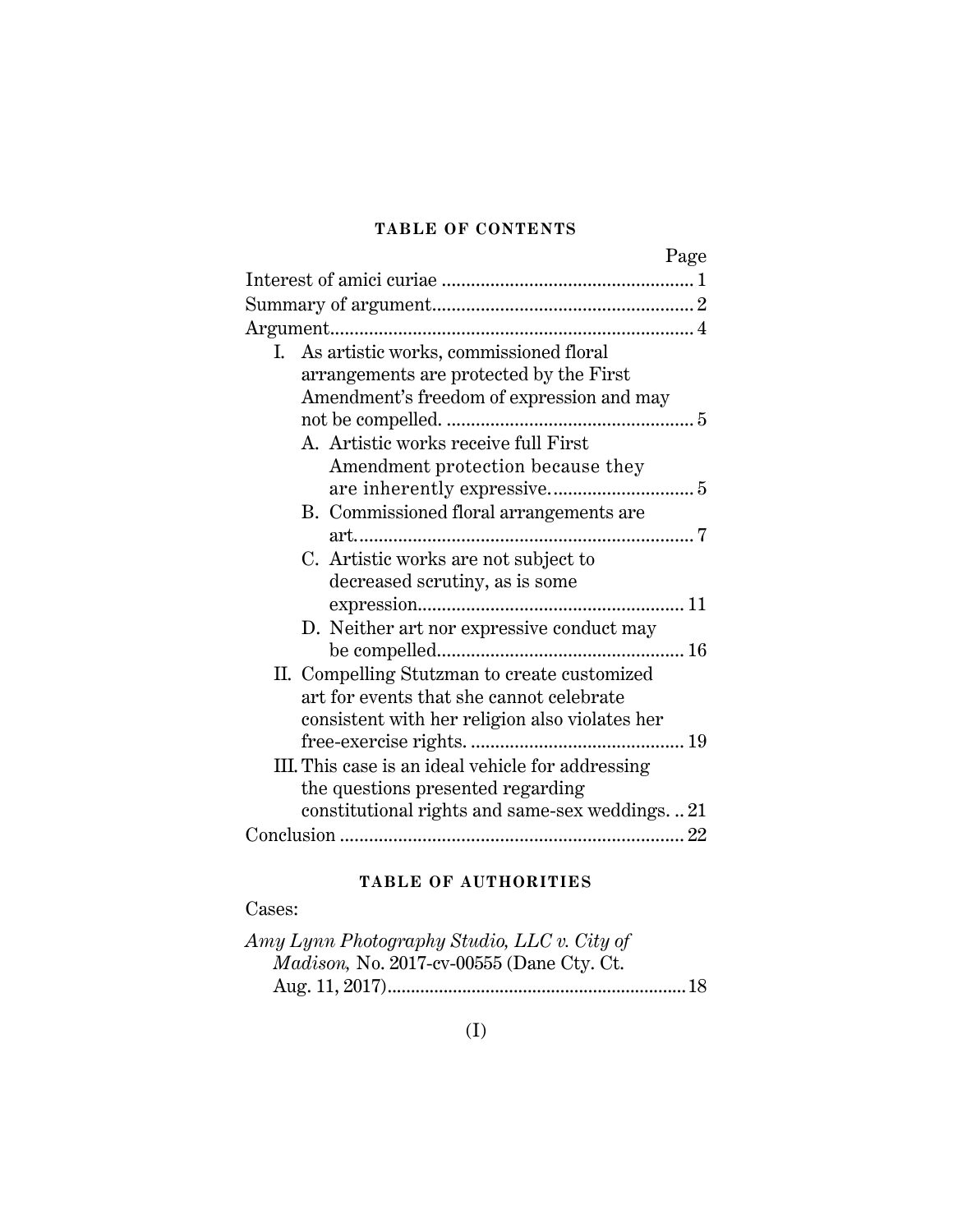| Ashcroft v. Free Speech Coal.,               |
|----------------------------------------------|
| Emp't Div., Dep't of Human Res. of Oregon v. |
| Hurley v. Irish-Am. Gay, Lesbian & Bisexual  |
| Jacobellis v. State of Ohio,                 |
| Joseph Burstyn, Inc. v. Wilson,              |
| Knox v. Serv. Emps. Int'l Union, Local 1000, |
| Kois v. Wisconsin,                           |
| Lee v. Weisman,                              |
| Miami Herald Publ'g Co. v. Tornillo,         |
| Miller v. California,                        |
| New York v. Ferber,                          |
| Obergefell v. Hodges,                        |
| Police Dep't of Chicago v. Mosley,           |
| Roberts v. United States Jaycees,            |
|                                              |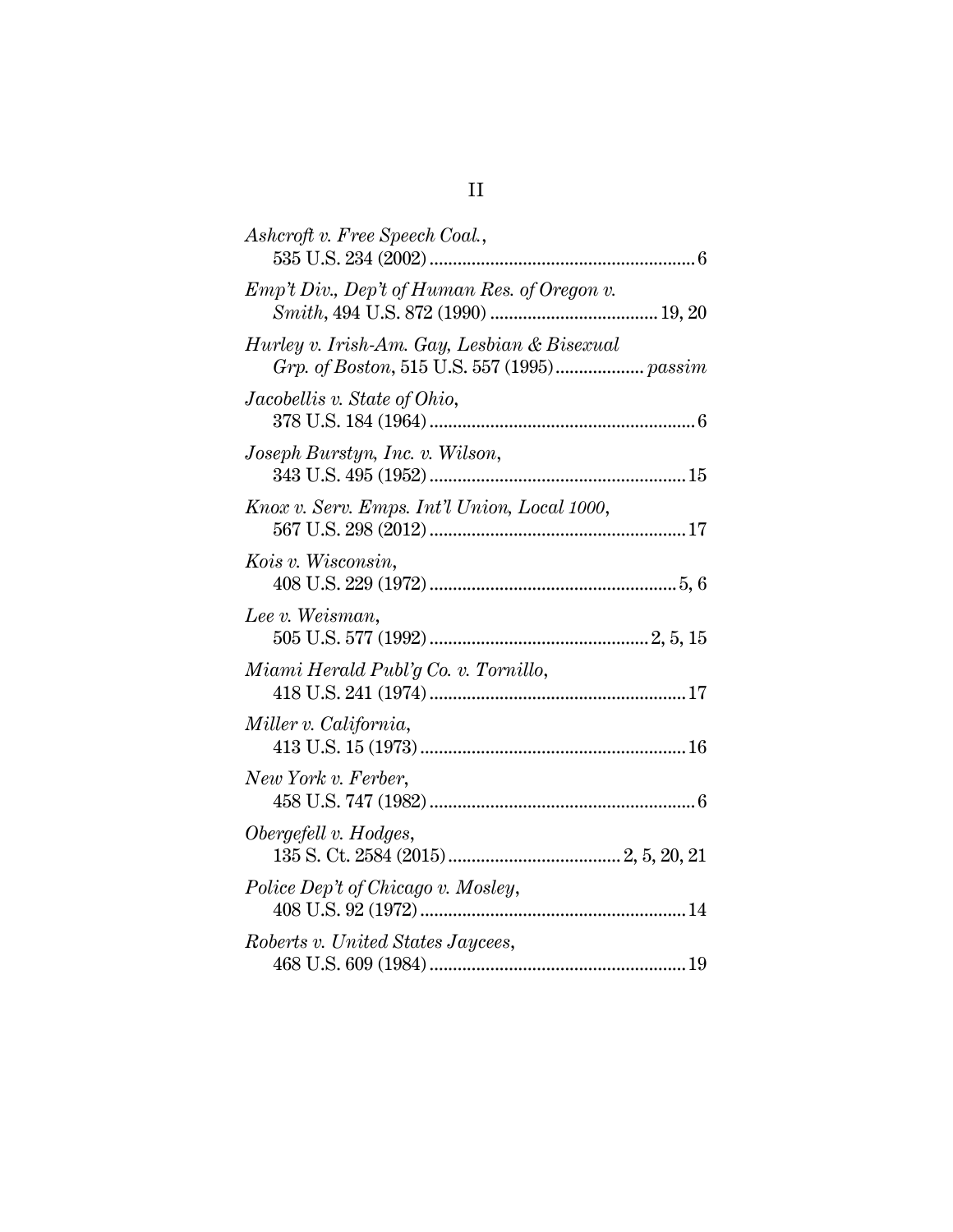| Roth v. United States,                                                                        |
|-----------------------------------------------------------------------------------------------|
| Rumsfeld v. Forum for Acad. & Institutional<br>Rights, Inc. (FAIR), 547 U.S. 47 (2006) 12, 14 |
| Schad v. Borough of Mount Ephraim,                                                            |
| Sorrell v. IMS Health, Inc.,                                                                  |
| Spence v. Washington,                                                                         |
| Texas v. Johnson,                                                                             |
| Tinker v. Des Moines Indep. Cmty. Sch. Dist.,                                                 |
| Turner Broad. Sys., Inc. v. FCC,                                                              |
| United States v. O'Brien,                                                                     |
| United States v. Playboy Entm't Grp., Inc.,                                                   |
| United States v. Stevens,                                                                     |
| W. Va. State Bd. of Educ. v. Barnette,                                                        |
| Ward v. Rock Against Racism,                                                                  |
| Wooley v. Maynard,                                                                            |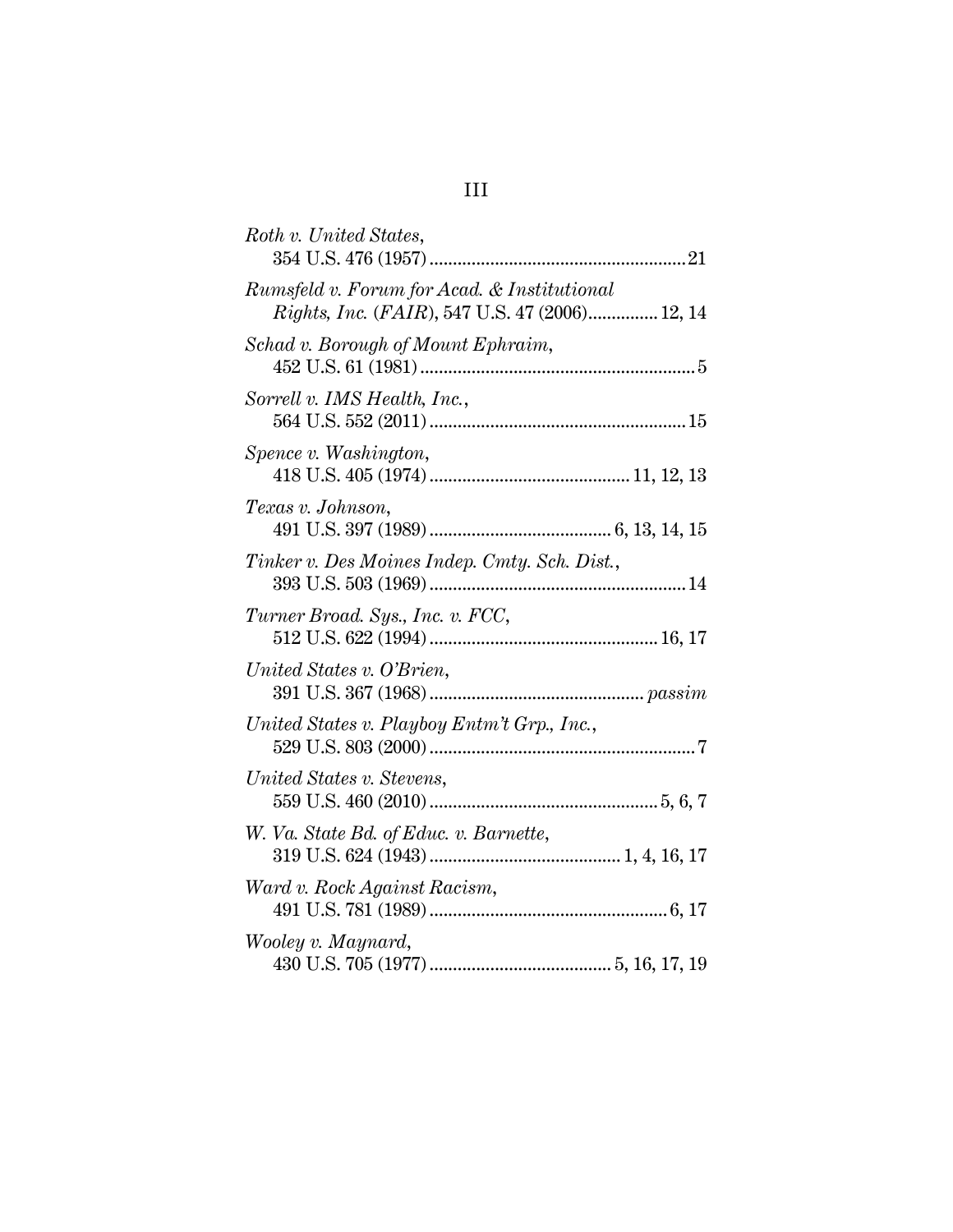| Constitutional provisions, statutes and rules:                                                                                 |  |
|--------------------------------------------------------------------------------------------------------------------------------|--|
|                                                                                                                                |  |
|                                                                                                                                |  |
|                                                                                                                                |  |
| Miscellaneous:                                                                                                                 |  |
| American School of Flower Design, Links to<br>Complete Schedule of Classes in various                                          |  |
| Mary Averill, Japanese Flower Arrangement<br>(Ike-bana) Applied to Western Needs (1913)10                                      |  |
| Baxter County Master Gardeners, <i>Principles of</i><br>Floral Arrangement (2005),<br>https://perma.cc/8ZZ7-MA4B 10, 11        |  |
| Brookhaven College, Workforce & Continuing<br>Education Class Schedule, Floral Design,                                         |  |
| Charles E. Colman, The History and Doctrine<br>of American Copyright Protection for<br>Fashion Design: Managing Mazer, 7 Harv. |  |
| Commonwealth of Massachusetts, A<br>Proclamation by His Excellency Governor<br>William F. Weld (1995),                         |  |
| Dep't of Labor, Wage and Hour Div., Fair Labor<br>Standards Act Op. Letter, No. WH-73, 1970                                    |  |
|                                                                                                                                |  |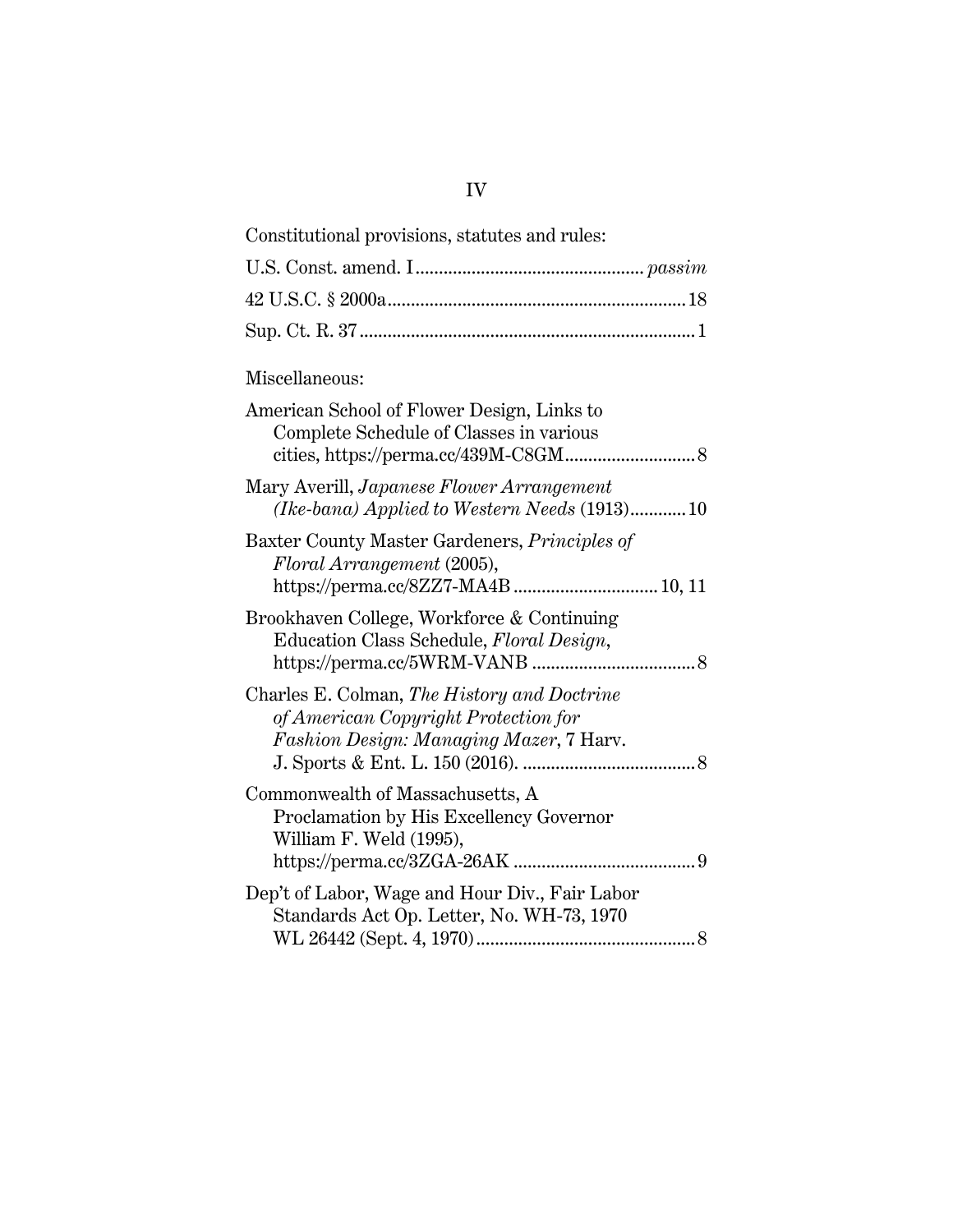| Floriculture Mgmt., Floral Design Schools &<br>Colleges in the U.S.: Schools with Floral<br>Design Programs,                                                    |  |
|-----------------------------------------------------------------------------------------------------------------------------------------------------------------|--|
|                                                                                                                                                                 |  |
| Jane Ford, UVA Today: Community Invited to<br>Participate in Annual 'Flowers Interpret<br>Art' Event at U.VA. Art Museum During<br>Garden Week (Apr. 14, 2008), |  |
| Lois Ann Helgeson, Rose Arranger's Bulletin:<br>Art, Vases & Flowers (2008),                                                                                    |  |
| Norah T. Hunter, The Art of Floral Design                                                                                                                       |  |
| Masterpiece Cakeshop, Ltd. v. Colo. Civil Rights<br>$Comm'n$ , No. 16-111 (U.S. cert. granted June                                                              |  |
|                                                                                                                                                                 |  |
| Pasadena Tournament of Roses, Rose Parade<br>Participants (2017),                                                                                               |  |
|                                                                                                                                                                 |  |
| Pridezillas, A Wedding Resource for the LBGT<br>Community (2013),                                                                                               |  |
| Grace Rymer, The Art of Floral Design (1963) 8, 10                                                                                                              |  |
| Rotunda National Archives, Founder Online:<br>Letter from Thomas Jefferson to Richard<br><i>Douglas</i> (Feb. 4, 1809),                                         |  |
|                                                                                                                                                                 |  |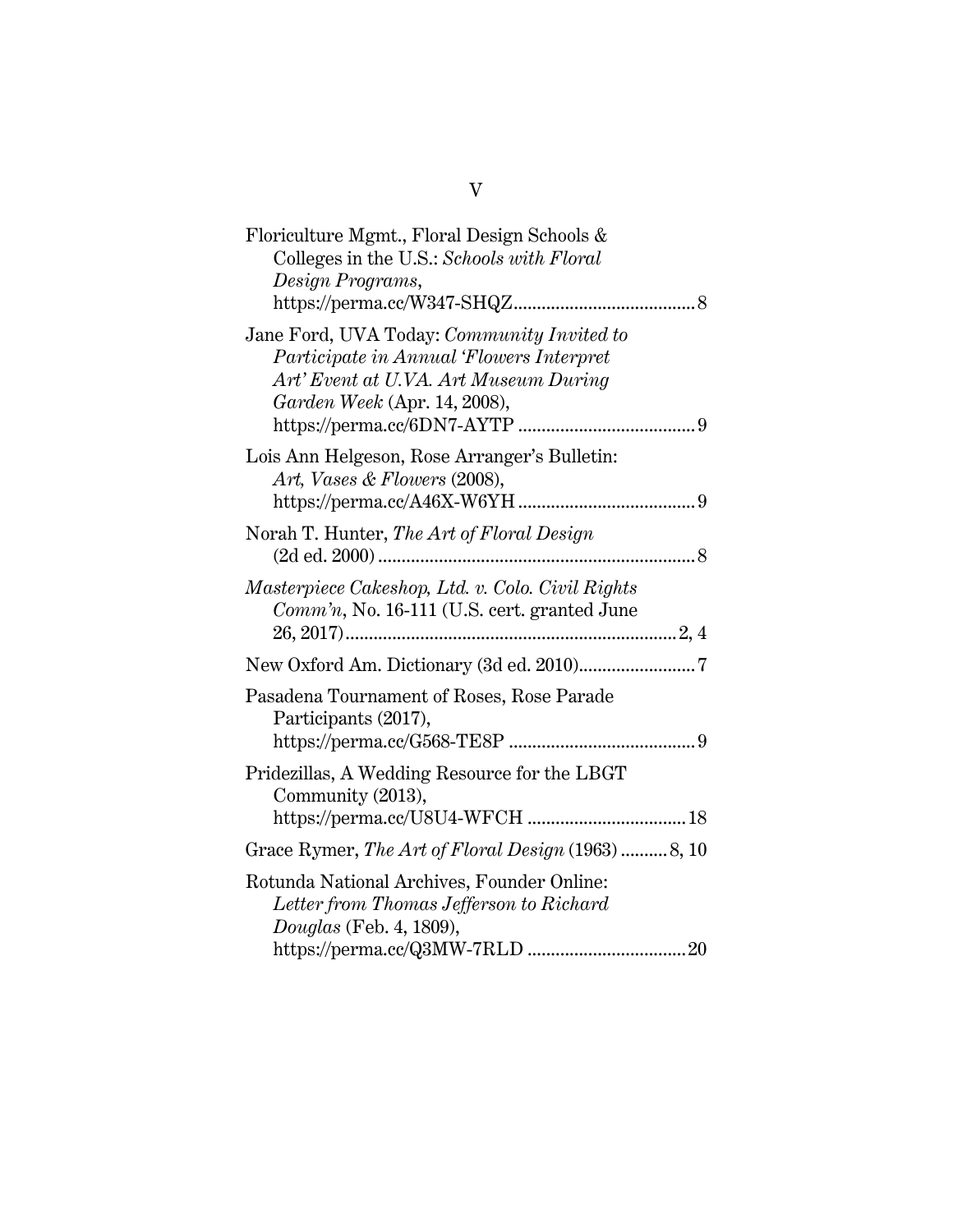| Smithsonian Associates, Studio Arts,                                                              |  |
|---------------------------------------------------------------------------------------------------|--|
| Texas A&M University, Instructional Materials<br>Service, <i>History of Floral Design</i> (2002), |  |
| The American Institute of Floral Designs, The<br>AIFD Guide to Floral Design: Terms,              |  |
| The Garden Club of Virginia, Floral Styles &<br>Designs (2015),                                   |  |
|                                                                                                   |  |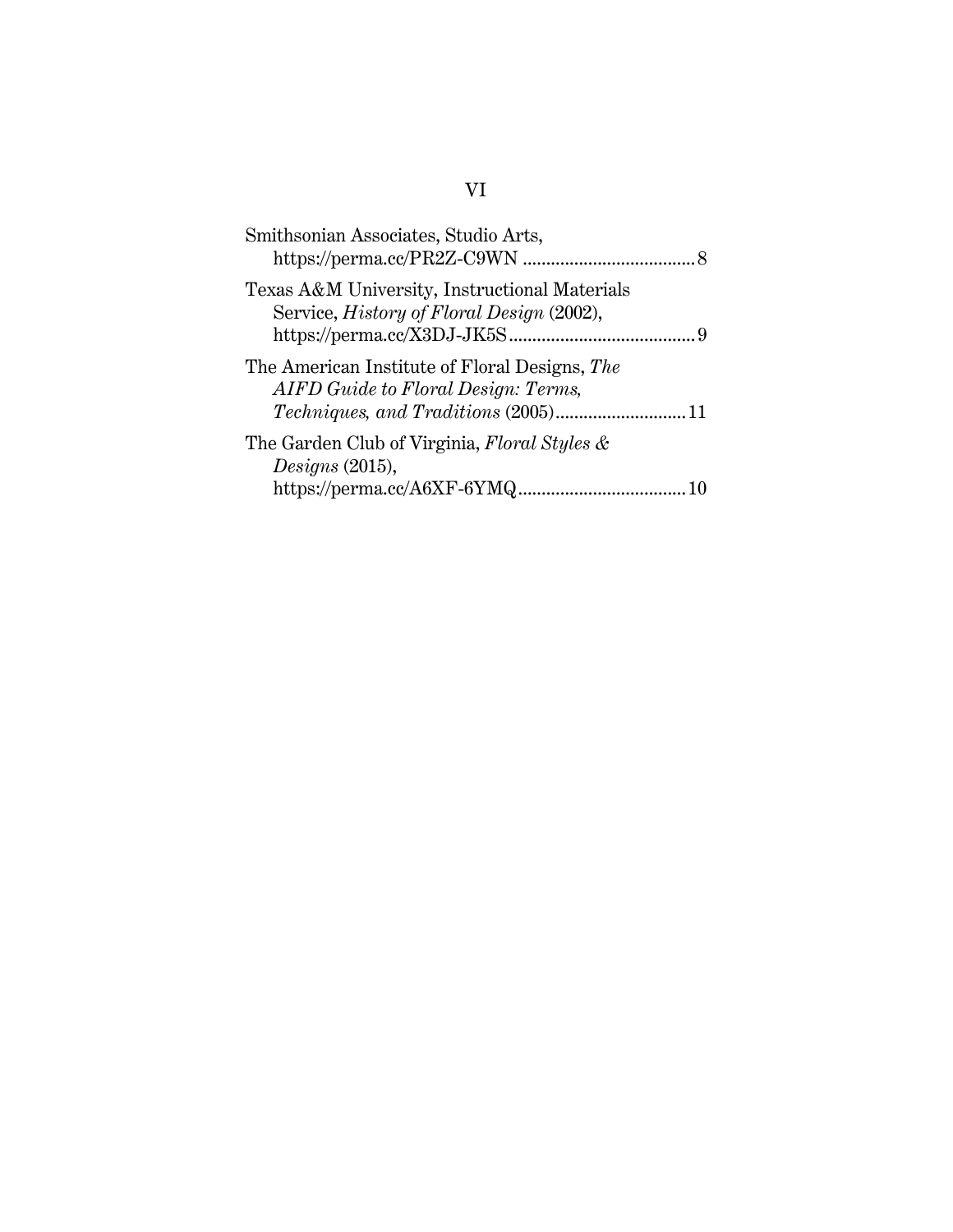#### **INTEREST OF AMICI CURIAE**

Amici are the States of Texas, Arkansas, Alabama, Arizona, Idaho, Louisiana, Nebraska, Nevada, Oklahoma, South Carolina, West Virginia, and Wisconsin, the Commonwealth of Kentucky, and the Governor of Maine. <sup>1</sup> Amici have an interest in protecting the rights of their citizens to express themselves and peaceably conduct their lives in accordance with deeply-held religious beliefs and moral convictions. In contrast, States do not have a legitimate interest in eliminating private expression or compelling citizens to engage in it. *W. Va. State Bd. of Educ. v. Barnette*, 319 U.S. 624, 642 (1943).

<span id="page-7-0"></span>On respondents' view, however, citizens may be coerced—as a condition of earning a living through artistic expression—to use their artistic talents to engage in expression supporting contested social and political issues. This type of compelled speech, whether by States or even local municipalities that seek to enact similar laws, is constitutionally forbidden. And for good reason—government having the ability to order individuals to speak in a manner that violates their conscience is fundamentally at odds with the freedom of expression and tolerance for a diversity of viewpoints that this Nation has long enjoyed and promoted.

States have other alternatives for ensuring that same-sex couples have access to particular ceremonial expression. States can easily take steps such as creating registries for artists who wish to create expression

<sup>&</sup>lt;sup>1</sup> No counsel for any party authored this brief, in whole or in part. No person or entity other than amici contributed monetarily to its preparation or submission. The parties received timely notice of filing and consents are on file with the Court. *See* Sup. Ct. R. 37.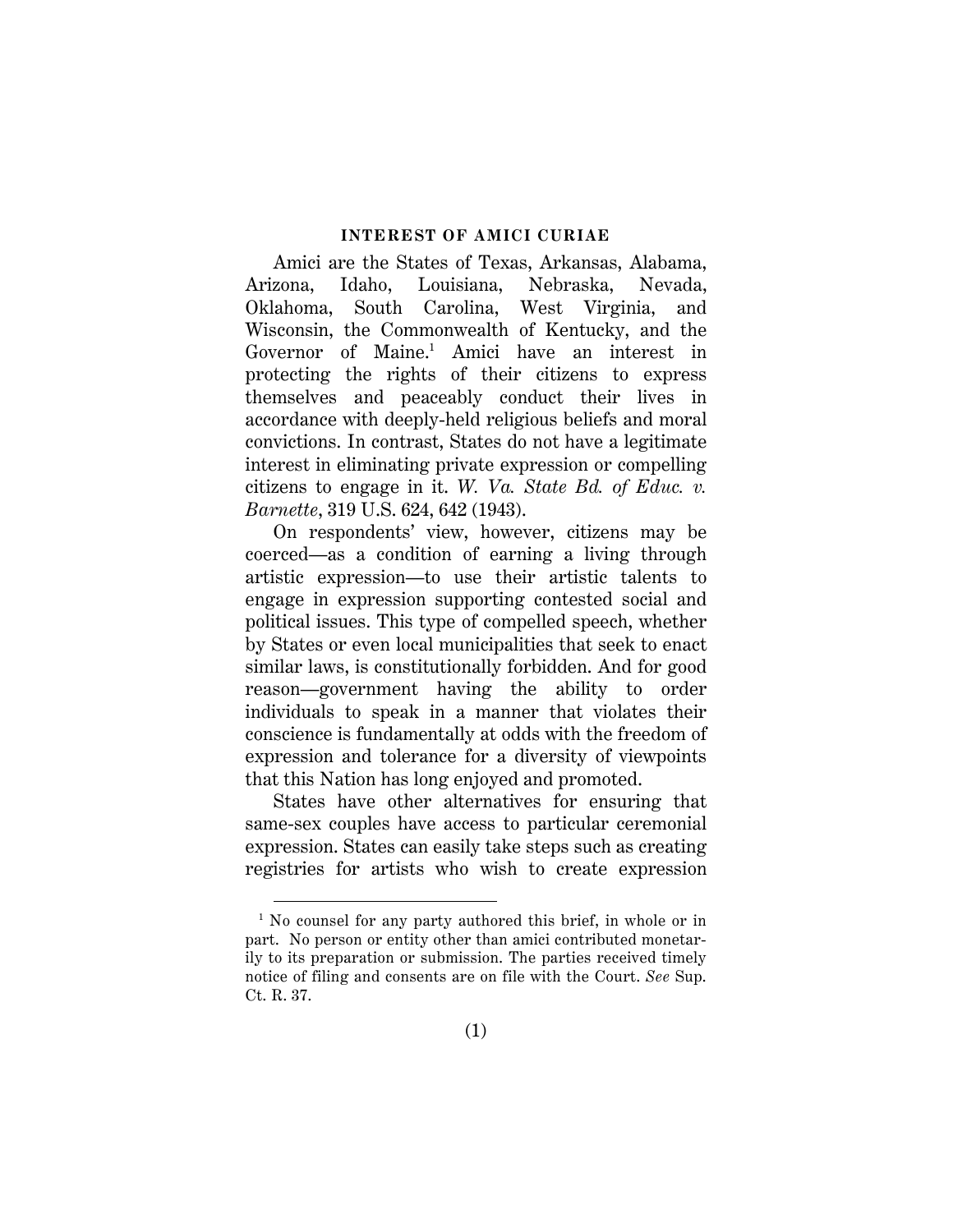celebrating same-sex wedding ceremonies. Compelled speech is unnecessary.

#### <span id="page-8-0"></span>**SUMMARY OF ARGUMENT**

<span id="page-8-1"></span>Governments in our Nation have long protected individual rights in furtherance of "a tolerant citizenry." *Lee v. Weisman*, 505 U.S. 577, 590 (1992). Tolerance in "a pluralistic society," of course, "presupposes some mutuality of obligation." *Id.* at 590-91. The crucial mutuality of tolerance was emphasized by this Court in *Obergefell v. Hodges*, 135 S. Ct. 2584 (2015). *Obergefell* held that the Constitution does not allow government to prohibit same-sex marriage, but it simultaneously explained that the free-expression and free-exercise rights of individuals who disagree with same-sex marriage must be "given proper protection" by government. *Id.* at 2607.

This case is about artistic expression that should be protected by government rather than threatened by it. Not only is free expression intrinsically valuable to society, the art at issue here involves a particular type of ceremony that has been traditionally tied closely to religion. And public-accommodation concerns of past eras are not present here; customized pieces of art are not public accommodations, and plaintiffs had immediate access to other artists. States should thus look to more nuanced approaches to achieve their goals. Above all, States should not use their police power to truncate the First Amendment by compelling a person to create a piece of artwork—particularly one that violates the artist's conscience.

<span id="page-8-2"></span>I. This case, like *Masterpiece Cakeshop, Ltd. v. Colorado Civil Rights Commission*, No. 16-111 (U.S. cert. granted June 26, 2017), addresses the liberty that artists have to refrain from engaging in expression—or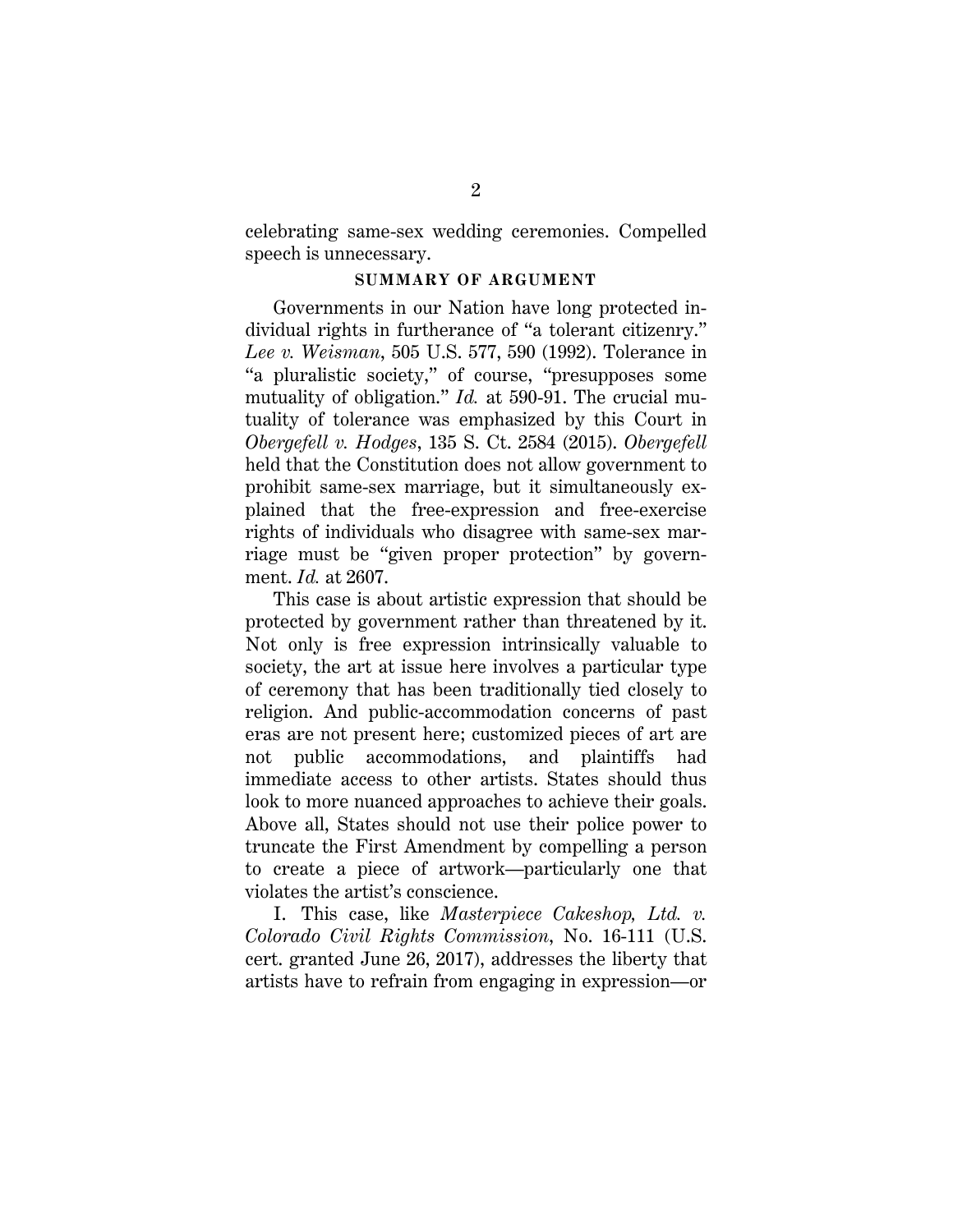to express dissent. Artistic work, whether viewed as pure speech or conduct that is inherently expressive, has always received full First Amendment protection. And arranging flowers in a way that expresses themes and messages—in this case showing that a wedding has taken place—or simply conveys beauty in an artistic fashion, is artistic work. Flower arrangement—at least arrangements customized to celebrate and express approval of the event for which they are created—is a form of art deserving of the same protections afforded other artistic works, such as paintings, sculptures, or photography.

The protection given to artistic endeavors has never been subject to the decreased scrutiny that expressive conduct receives. Respondents rely on precedent that allows preventing someone from *engaging* in conduct, such as burning a draft card, that is partially expressive but partially non-expressive. *United States v. O'Brien*, 391 U.S. 367, 376 (1968). But no precedent allows the state to *compel* artistic expression. Because art is fully expressive, it is "pure speech." Hence, the State's compulsory rule violates Stutzman's freedom of speech.

II. Washington's rule against Stutzman's ability to choose when to create customized celebratory art also violates her free-exercise rights. Weddings have been considered a religious event for most people throughout history. The strong, historic link between that celebration and religious norms distinguishes conduct celebrating weddings from the public accommodations regulated by other laws. That religious distinctiveness, combined with compelled-speech concerns, shows the infirmity of Washington's regulation here. Allowing Washington to compel speech implicating sincerely held religious beliefs would be plainly inconsistent with this Na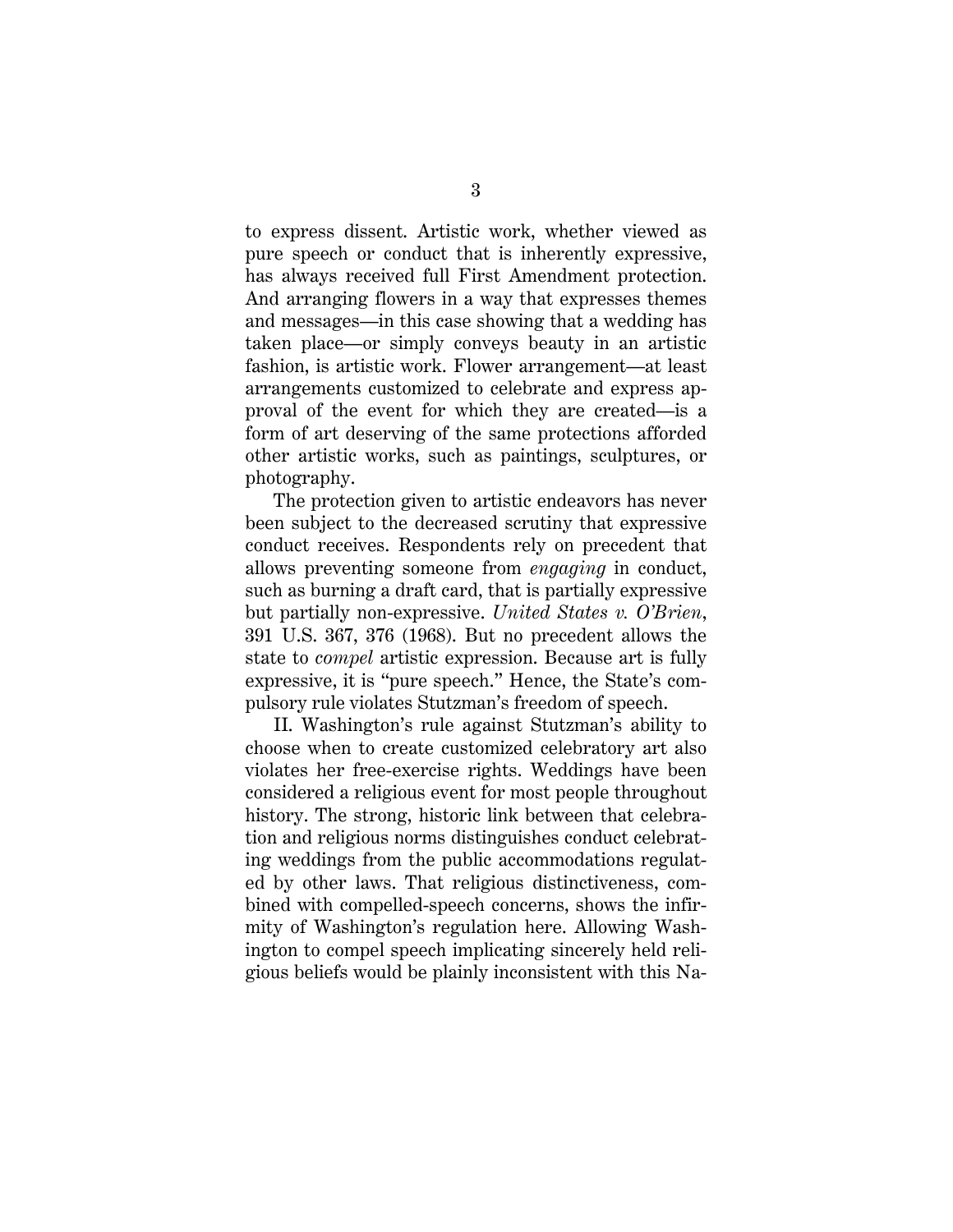tion's long-standing traditions of liberty and personal autonomy.

III. This case provides an ideal vehicle for answering the questions presented. The record shows that Stutzman plainly had no invidious animus toward plaintiffs or anyone else. Stutzman's choice was a question of religious conscience with respect to the nature of an event. Furthermore, plaintiffs suffered at most only a dignitary-type harm in hearing a message with which they disagreed, a harm that anyone might claim when their beliefs conflict with the beliefs of others—a type of disagreement long tolerated, and indeed protected, in our pluralistic society. This Court has long recognized that such dignitary-type harms cannot override First Amendment freedoms, placing this case in a significantly different posture than cases from past eras involving whether a service provider must sell a non-expressive commodity to a buyer.

All this underscores why artists such as Stutzman cannot be punished for declining a commission to create artistic expression that violates their conscience or religious beliefs. The Court should either grant review or hold the petition pending resolution of *Masterpiece Cakeshop*.

#### <span id="page-10-1"></span><span id="page-10-0"></span>**ARGUMENT**

"If there is any fixed star in our constitutional constellation, it is that no official, high or petty, can prescribe what shall be orthodox ... or force citizens to confess by word or act their faith therein." *Barnette*, 319 U.S. at 642. Yet Washington has declared that its officials may do exactly that—compel citizens to create works of artistic expression that violate their consciences. Its defense, based on public-accommodation laws, is misplaced; this is compelled speech aimed at enacting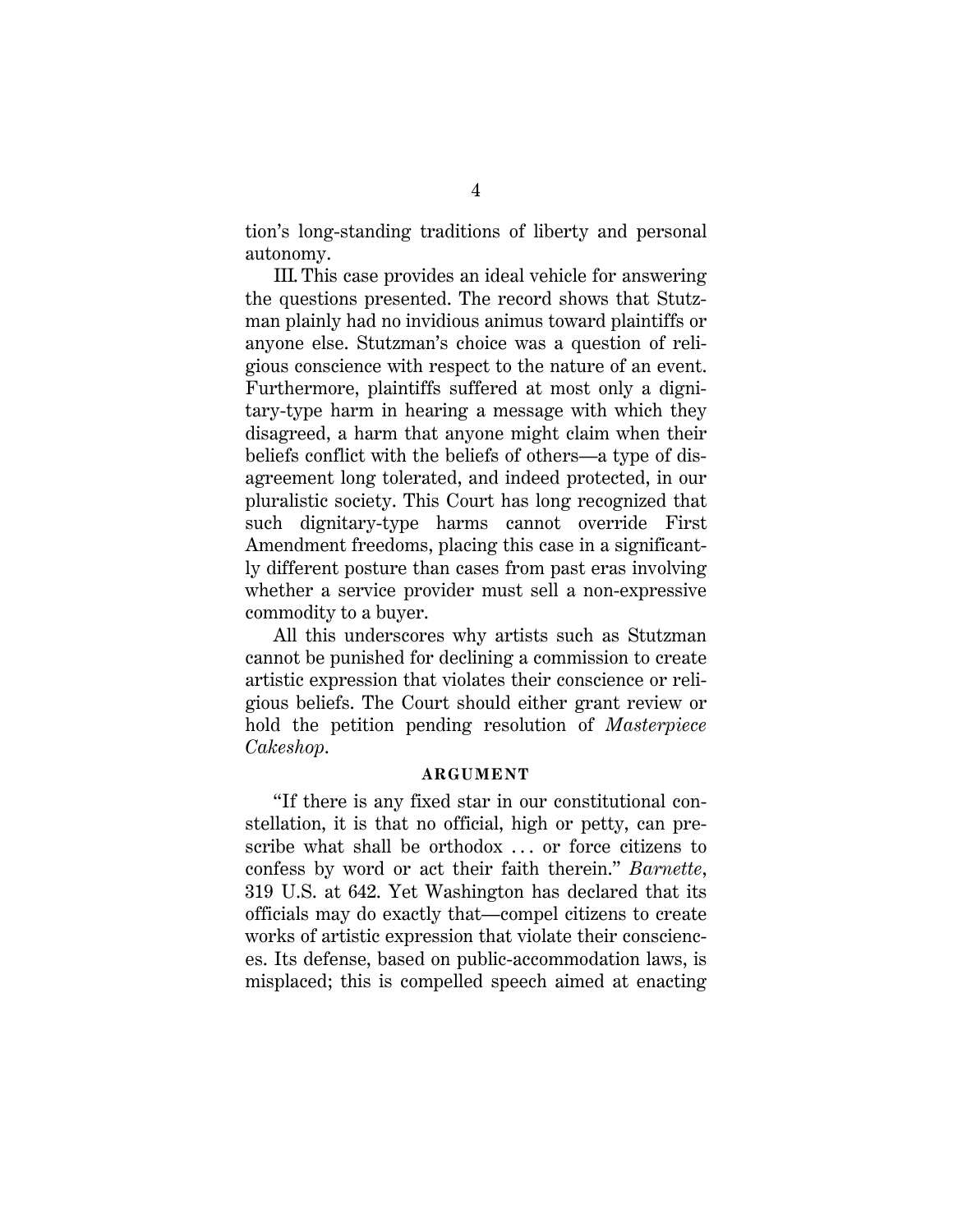the State's preferred orthodoxy. The decision below violates both the Free Speech and Free Exercise components of the First Amendment. And this case is an ideal vehicle for restoring the "mutuality of obligation" necessary for a "pluralistic," "tolerant" society, *Weisman*, 505 U.S. at 590-91, that this Court envisioned in *Obergefell*. 135 S. Ct. at 2607.

# <span id="page-11-2"></span><span id="page-11-1"></span>**I. As Artistic Works, Commissioned Floral Arrangements Are Protected by the First Amendment's Freedom of Expression and May Not Be Compelled.**

Barronelle Stutzman's custom wedding arrangements are artistic expression. They are therefore protected under the First Amendment, and government cannot compel her to create artistic expression. *See, e.g.*, *Wooley v. Maynard*, 430 U.S. 705, 714 (1977) (upholding "the right to refrain from speaking").

# <span id="page-11-5"></span>**A. Artistic works receive full First Amendment protection because they are inherently expressive.**

<span id="page-11-4"></span><span id="page-11-3"></span><span id="page-11-0"></span>Freedom of speech has long been cabined by only a few "historic and traditional [exclusions]—including obscenity, defamation, fraud, incitement, and speech integral to criminal conduct." *United States v. Stevens*, 559 U.S. 460, 468 (2010) (citations omitted). Hence, the Court long ago recognized art's inherently expressive nature and developed a tradition of protecting artistic works, even works that some might find offensive. *See Kois v. Wisconsin*, 408 U.S. 229, 231 (1972) (per curiam). Thus, artistic works, with limited exceptions not present here, presumptively fall within the First Amendment's protections. *See Schad v. Borough of Mount Ephraim*, 452 U.S. 61, 65-67 (1981) ("Entertainment, as well as political and ideological speech, is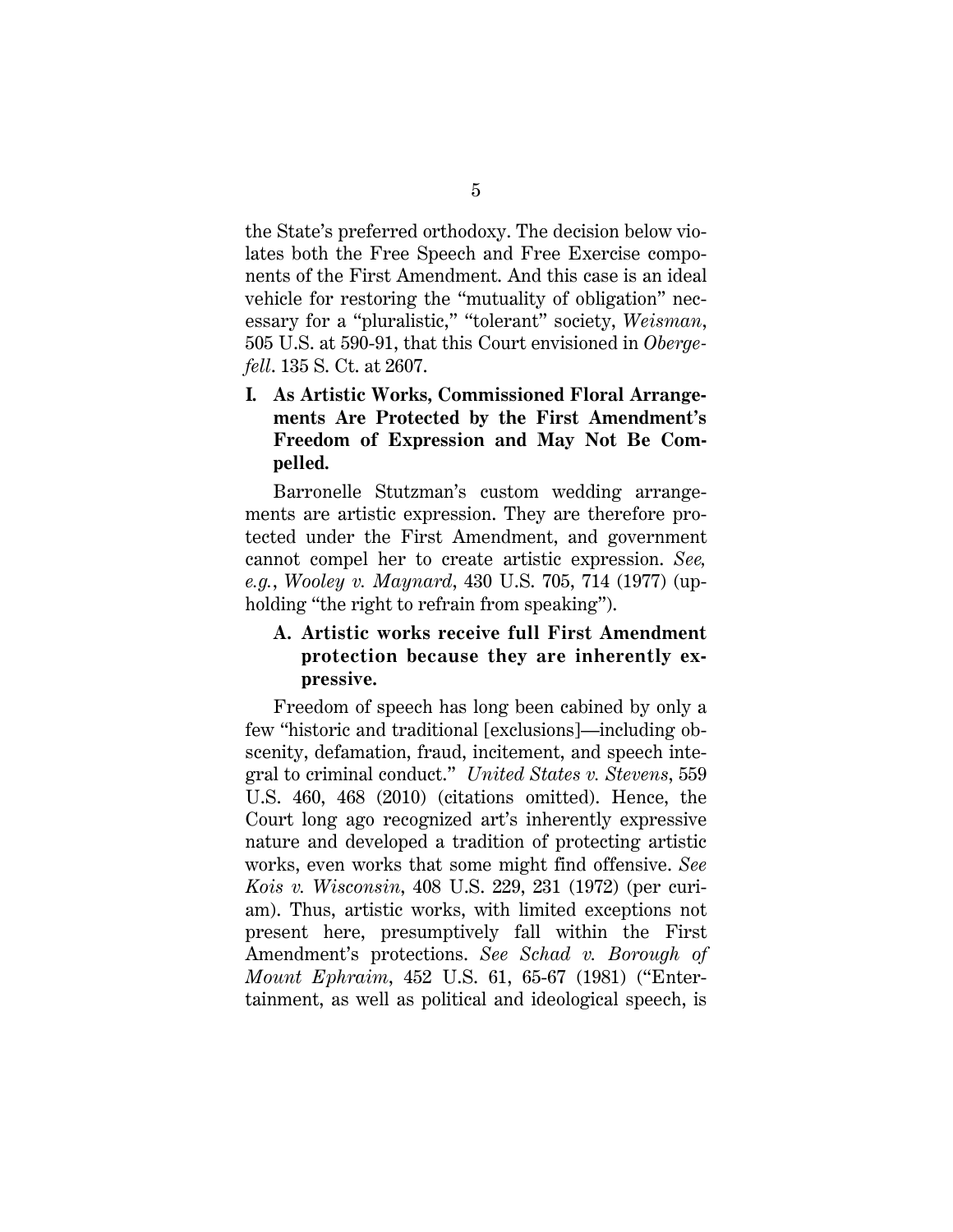protected; motion pictures, programs broadcast by radio and television, and live entertainment, such as musical and dramatic works fall within the First Amendment guarantee.").

<span id="page-12-2"></span><span id="page-12-1"></span>The wide berth of what qualifies as artistic expression is most clearly seen in the realm of sexually explicit material: "material dealing with sex *in a manner . . . that has* literary or scientific or *artistic value* . . . may not be branded as obscenity and denied constitutional protection." *Jacobellis v. State of Ohio*, 378 U.S. 184, 191 (1964) (emphases added); *see also Kois*, 408 U.S. at 231 ("[W]e believe that [the sexually explicit poem] bears some of the earmarks of an attempt at serious art."). Hence, if the thing in question has "artistic value" or even "bears some of the earmarks of an attempt" at art, then the First Amendment's strong protections apply. *See Ashcroft v. Free Speech Coal.*, 535 U.S. 234, 246-56 (2002) (invalidating ban on *virtual* child pornography in part because it "prohibit[ed] speech despite its serious literary, artistic, political, or scientific value").<sup>2</sup>

<span id="page-12-6"></span><span id="page-12-0"></span>The First Amendment's protections apply equally to artistic expression that may not be literal speech. *See Ward v. Rock Against Racism*, 491 U.S. 781, 790-91 (1989) (upholding a time-place-manner restriction on music, but recognizing that the First Amendment's protections apply to regulations of music). And unlike "symbolic speech"—*see, e.g.*, *Texas v. Johnson*, 491 U.S. 397, 400-06 (1989) (flag burning)—with artistic expres-

<span id="page-12-5"></span><span id="page-12-4"></span><span id="page-12-3"></span> $\overline{a}$ 

<sup>2</sup> This Court has one noted exception to the general rule about artistic works: child pornography may be prohibited regardless of any claimed artistic value. *New York v. Ferber*, 458 U.S. 747, 756-65 (1982). *Ferber*, however, "presented a special case" involving '"conduct in violation of a valid criminal statute"' tied to a compelling interest. *Stevens*, 559 U.S. at 471.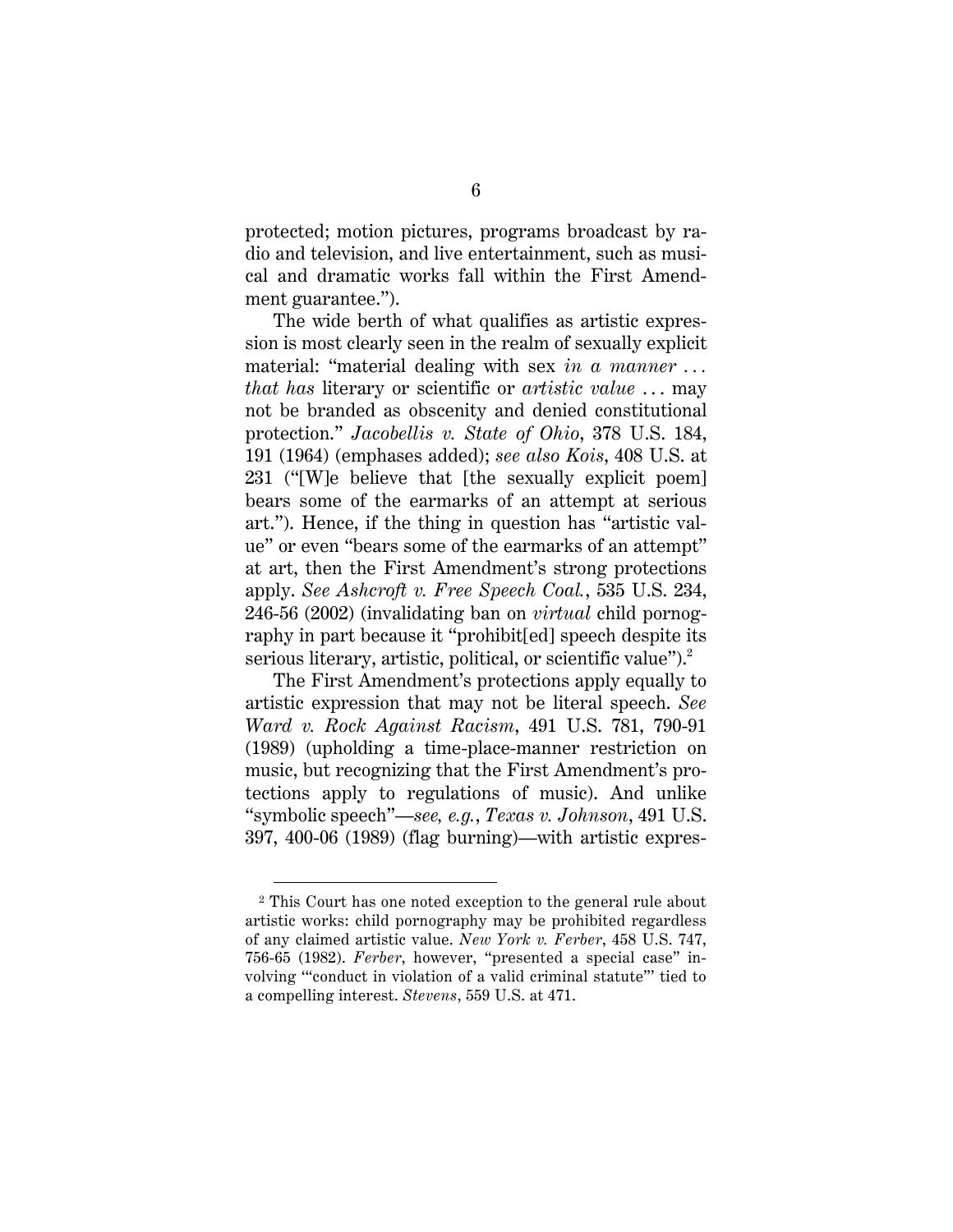sion it is unnecessary to inquire as to the speaker's message or whether it will be understood by viewers. Art in its various forms is "unquestionably shielded" by the First Amendment—be it nonsensical poetry (Lewis Carroll's Jabberwocky), awkward instrumentals (Arnold Schönberg's atonal musical compositions), or seemingly incomprehensible paintings (Jackson Pollock's modern art). *Hurley v. Irish-Am. Gay, Lesbian & Bisexual Grp. of Boston*, 515 U.S. 557, 569 (1995).

The scope of protection given to artistic works has parallels with *Hurley*. That decision involved a parade, which, like art, is expressive in and of itself. *Id.* at 569- 70. Because such expressive conduct was at issue, the parade was treated as speech: parade organizers could not be compelled to include other speech with which they disagreed. *Id.* at 572-73 (preventing organizers from having "to alter the expressive content" of their private conduct). The overlap between speech and conduct was complete, leaving no room to apply the state non-discrimination law. Likewise here. Washington interprets its statute to effectively "regulate[] expression based on content," meaning the law is '"presumptively invalid."' *Stevens*, 559 U.S. at 468 (quoting *United States v. Playboy Entm't Grp., Inc.*, 529 U.S. 803, 817 (2000)).

#### <span id="page-13-1"></span><span id="page-13-0"></span>**B. Commissioned floral arrangements are art.**

<span id="page-13-2"></span>Art is the "expression or application of human creative skill and imagination, typically in a visual form such as painting or sculpture, producing works to be appreciated primarily for their beauty or emotional power." New Oxford Am. Dictionary 89 (3d ed. 2010). When Stutzman accepts a commission to create a floral arrangement for a wedding, the result is unquestionably an expression of "human creative skill and imagination"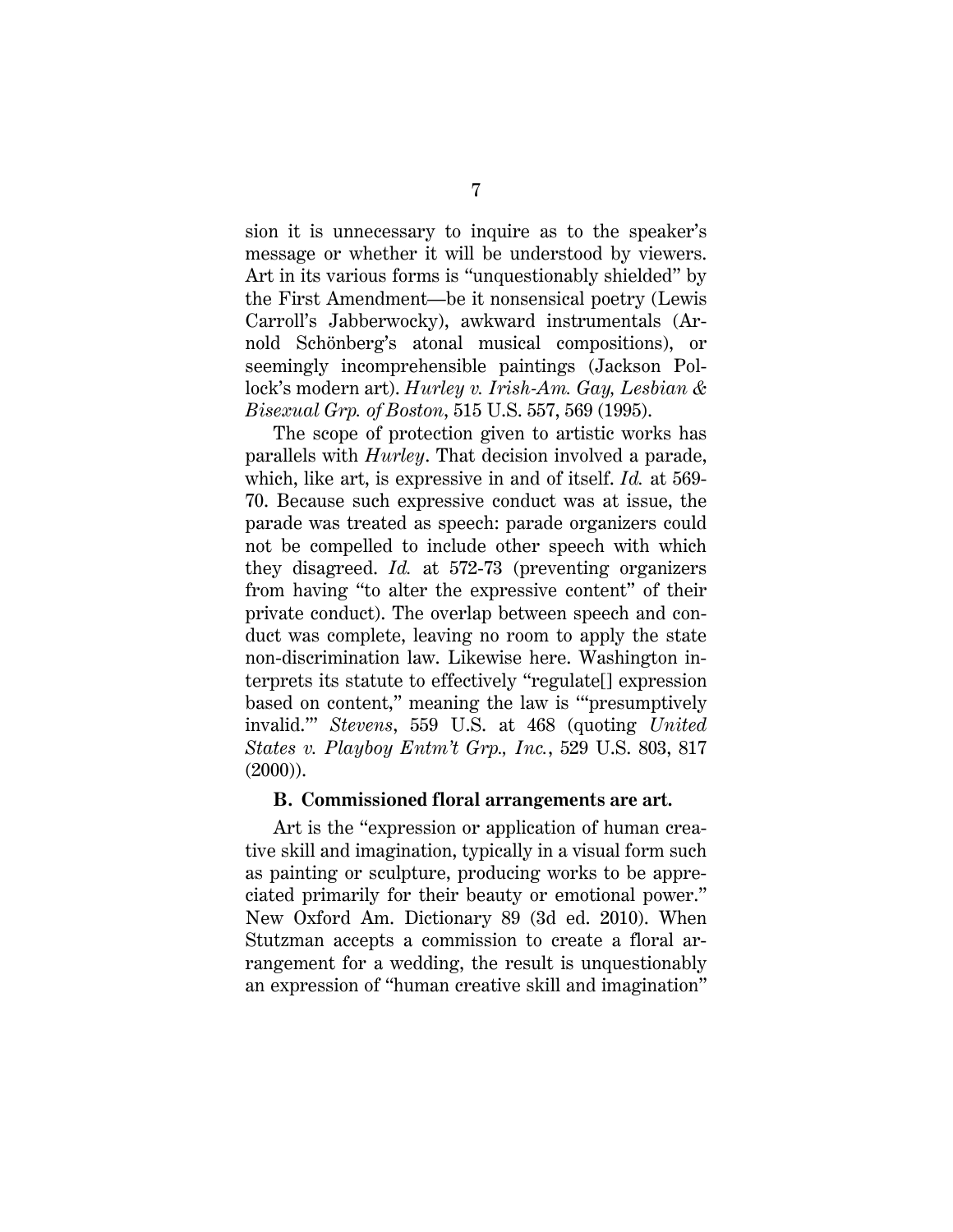that creates something to be appreciated primarily for its beauty. And this is not a unique or novel view; the Department of Labor recognized this decades ago, finding that "floral design" is "original and creative in character in a recognized field of artistic endeavor." Dep't of Labor, Wage and Hour Div., Fair Labor Standards Act Op. Letter, No. WH-73, 1970 WL 26442, at \*1 (Sept. 4, 1970).

<span id="page-14-4"></span>Specifically, floral arranging is in line with a tradition known as Floral Art Forms. Norah T. Hunter, *The Art of Floral Design* 30 (2d ed. 2000). These art forms include creating artificial flowers and floral fabric patterns, painting flowers, and designing flower tattoos. *See* Charles E. Colman, *The History and Doctrine of American Copyright Protection for Fashion Design: Managing Mazer*, 7 Harv. J. Sports & Ent. L. 150, 167, 183 n.65  $(2016)^3$ 

<span id="page-14-6"></span><span id="page-14-5"></span><span id="page-14-2"></span>Stutzman's skill—designing and crafting flower arrangements—has long been recognized as one of the floral arts. *See, e.g.*, Grace Rymer, *The Art of Floral Design* 6 (1963). Floral arrangement is the subject of art classes offered at the Smithsonian Institution. *E.g.*, Smithsonian Associates, Studio Arts, <https://perma.cc/PR2Z-C9WN> (course on "the classical art of floral design").

<span id="page-14-3"></span><span id="page-14-1"></span><span id="page-14-0"></span><sup>&</sup>lt;sup>3</sup> The art of floral design is taught at many colleges and institutions including at least nine community colleges, *see* Floriculture Mgmt., Floral Design Schools & Colleges in the U.S.: *Schools with Floral Design Programs*, https://perma.cc/W347- SHQZ; Brookhaven College, Workforce & Continuing Education Class Schedule, *Floral Design*, https://perma.cc/5WRM-VANB; and fourteen accredited schools, *see* American School of Flower Design, Links to Complete Schedule of Classes in various cities, https://perma.cc/439M-C8GM.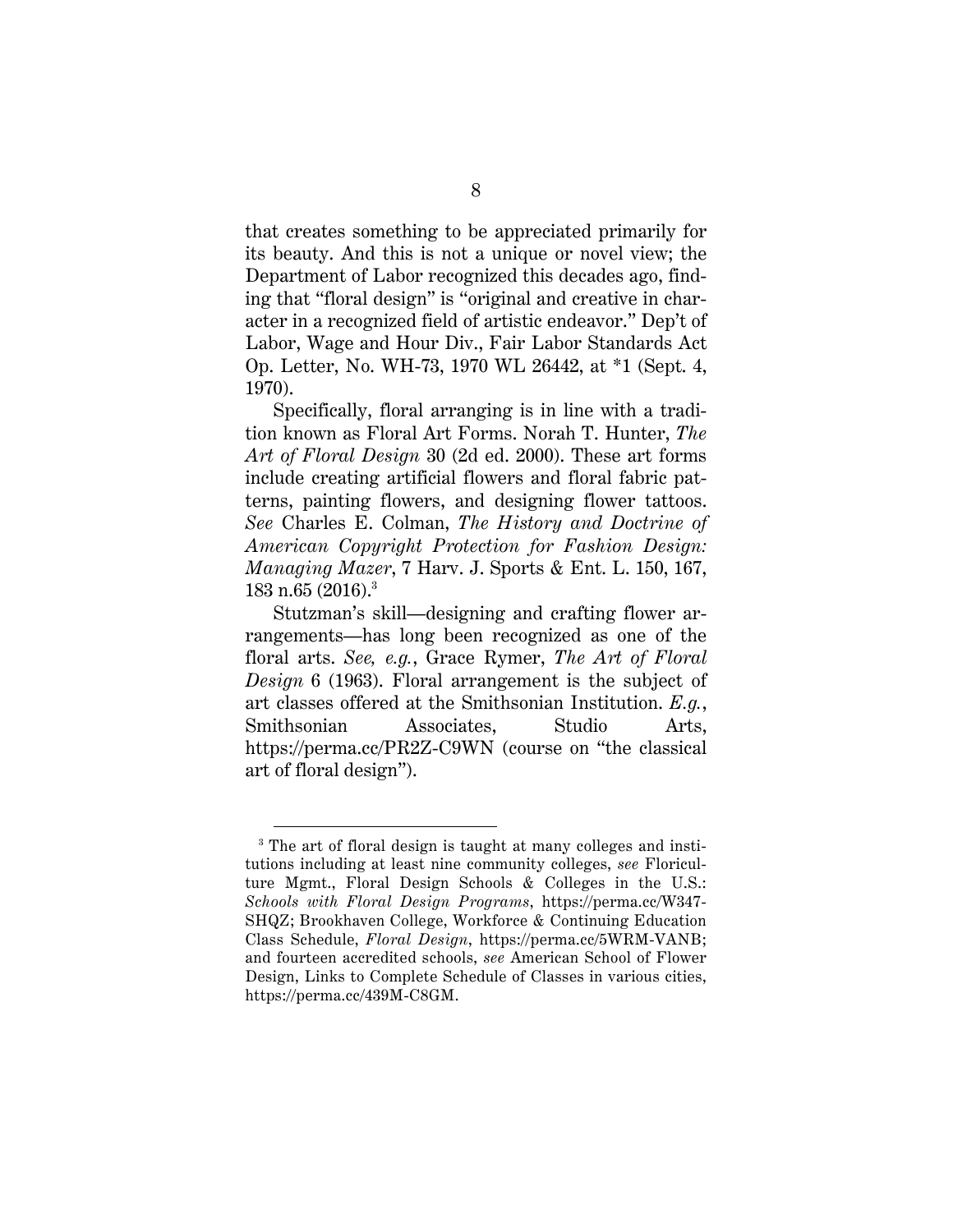<span id="page-15-4"></span>Floral arts trace their roots to Egyptian, Greek, and Roman civilization. *E.g.*, Texas A&M University, Instructional Materials Service, *History of Floral Design* (2002), [https://perma.cc/X3DJ-JK5S.](https://perma.cc/X3DJ-JK5S) Noting appreciation of this art "since prehistoric times," the Governor of Massachusetts has proclaimed a Floral Design Day, recognizing that "[f]loral design is a unique art form, utilizing natural media and applying such variables as line, balance, color, structure & symbolism, and [through which] individuals are able to express many emotions including love, sympathy, friendship and hope." Commonwealth of Massachusetts, A Proclamation by His Excellency Governor William F. Weld (1995), https://perma.cc/3ZGA-26AK.

<span id="page-15-3"></span><span id="page-15-1"></span><span id="page-15-0"></span>One of the largest floral-art events in our Nation is Pasadena, California's annual New Year's Day Rose Parade, where "[e]very inch of every float must be covered with flowers or other natural materials." Pasadena Tournament of Roses, Rose Parade Participants (2017), https://perma.cc/G568-TE8P. And there are many other floral-art events throughout the country. For example, the University of Virginia Art Museum has traditionally held an annual event on floral art. Jane Ford, UVA Today: *Community Invited to Participate in Annual 'Flowers Interpret Art' Event at U.VA. Art Museum During Garden Week* (Apr. 14, 2008), https://perma.cc/6DN7-AYTP. And the Minneapolis Institute of Arts recently celebrated the 25th year of "Art in Bloom," an annual exhibit combining floral art with the Institute's permanent collection. Lois Ann Helgeson, Rose Arranger's Bulletin: *Art, Vases & Flowers* 6 (2008), https://perma.cc/A46X-W6YH.

<span id="page-15-2"></span>In the floral art of flower arranging, the artist combines the color, shape, and design of different flowers to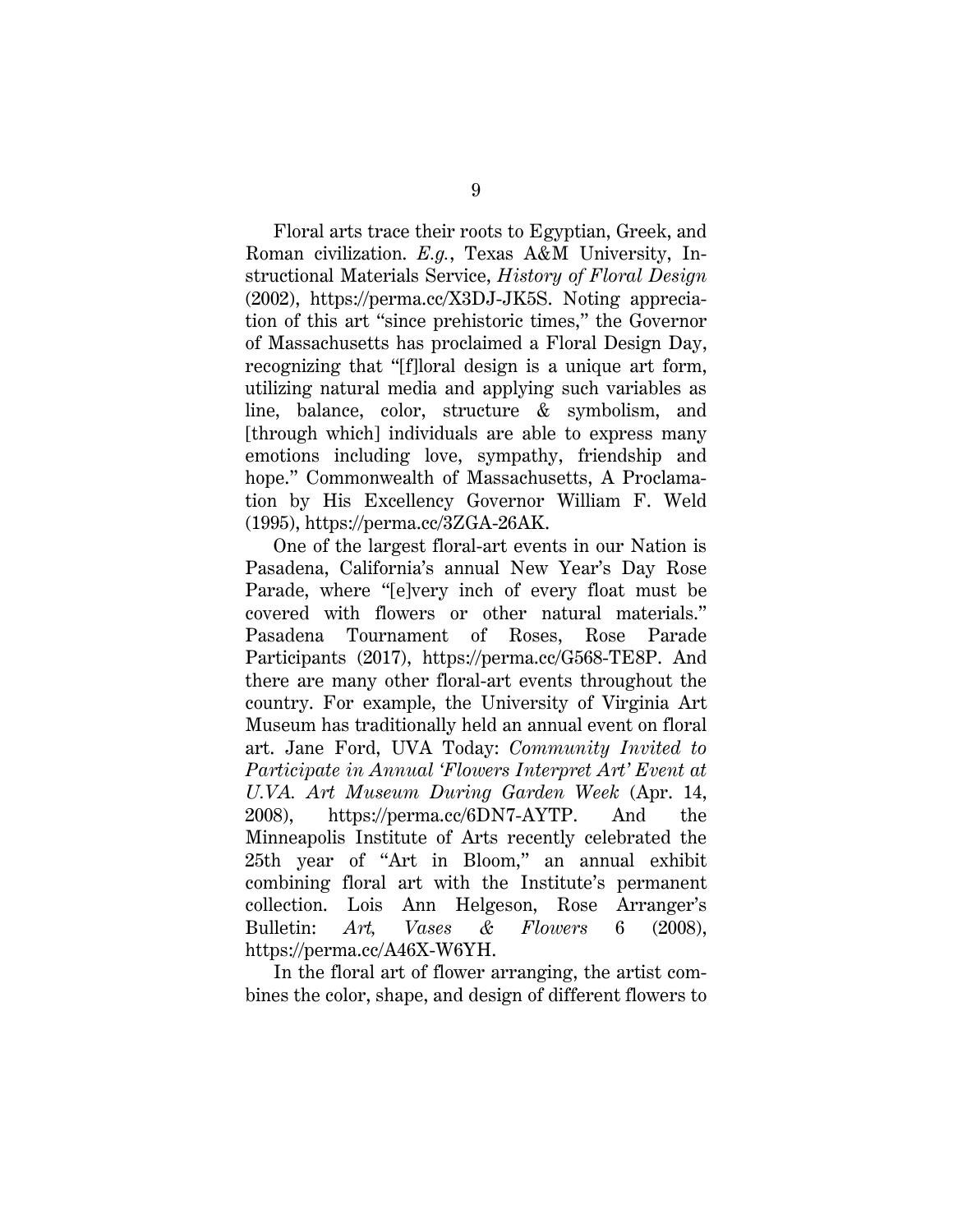create moods or themes. Rymer, *supra*, at 6. This art is derived from an ancient Japanese practice known as *Ike-bana*—an ordering of flowers in an artistic fashion to enhance their natural beauty. Mary Averill, *Japanese Flower Arrangement (Ike-bana) Applied to Western Needs* 17-18 (1913). This led to the creation of different schools of flower-arrangement art, each with their own masters who created philosophies and design principles for the art. *Id.* at 33. The Japanese culture even expanded flower arrangement into a meditative practice, making it an art form that transcended traditional decorative and devotional functions. *Id*. at 30.

<span id="page-16-0"></span>In addition to the Eastern flower-arrangement schools that focus on the lines in the flowers, other broad styles have since developed. The Garden Club of Virginia, *Floral Styles & Designs* 4 (2015), https://perma.cc/A6XF-6YMQ. These include the Traditional or Western school (that focuses on using many different types of flowers) and the Modern school (that eschews rules altogether). *Id.* at 4, 18. As the petition notes, Stutzman's works represent yet another style: European. Pet. 8-9.

<span id="page-16-1"></span>As with any art form, several underlying principles help guide an artist in flower arrangement. Rhythm, for example, refers to the visual organization of an arrangement—the way colors, lines, and textures align to form a pathway that carries the viewer's eye through and around the arrangement while directing attention toward the focal point. Baxter County Master Gardeners, *Principles of Floral Arrangement* 15 (2005), https://perma.cc/8ZZ7-MA4B. Scale refers to the size of an arrangement relative to its surroundings. *Id.* at 16. An arrangement will also rely on balance, both with respect to the number of flowers and their color. Dark colors, for example, give a visual effect of weight and so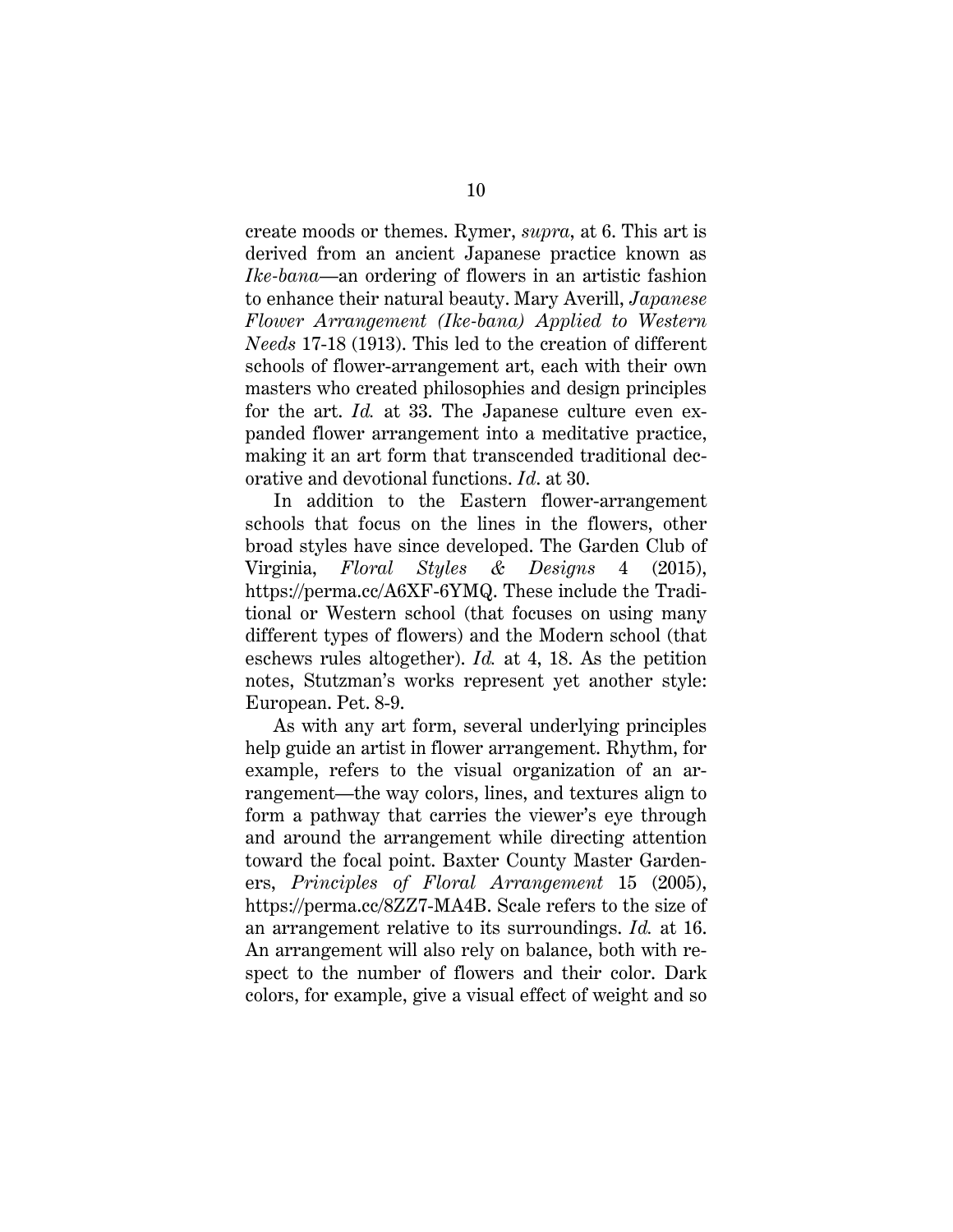are used low in the arrangement. *Id.* at 13-14. Harmony and unity also play a role as the artist must take care that the design matches the occasion. *Id.* at 12.

<span id="page-17-1"></span>These principles are paramount to the success of the artwork as it conveys themes and messages, and to the aesthetic beauty of the piece. For instance, if the flower stem is arranged vertically, the piece will stress height and communicate power. The American Institute of Floral Designs, *The AIFD Guide to Floral Design: Terms, Techniques, and Traditions* (2005). If one arranges the stem horizontally, however, it communicates calm and stability. *Id.* And while arranging too many stems diagonally will cause too much eye movement and create confusion, curved lines will convey comfort. *Id.*

All of these "rules" form artistic boundaries, and these boundaries require floral artists, in the course of designing their arrangements, to make many intricate decisions. Stutzman implements these artistic characteristics in her custom designs—a fact unchallenged in the record. *See* Pet. 8-9. It is thus unsurprising that the Washington Attorney General was forced to concede that the arrangements were expression normally meriting First Amendment protection. *See* Pet. App. 292a-93a. In short, Stutzman creates art, which enjoys the free-speech protections of any other purely expressive form of communication.

#### **C. Artistic works are not subject to decreased scrutiny, as is some expression.**

<span id="page-17-0"></span>The lower court's primary rationale for rejecting Stutzman's free-speech claim is that her art is merely conduct that can be regulated under a test that finds its genesis in *O'Brien*. *See id*. at 25a-33a (citing the conditions for analyzing "expressive conduct" highlighted in *Spence v. Washington*, 418 U.S. 405, 410-11 (1974) (per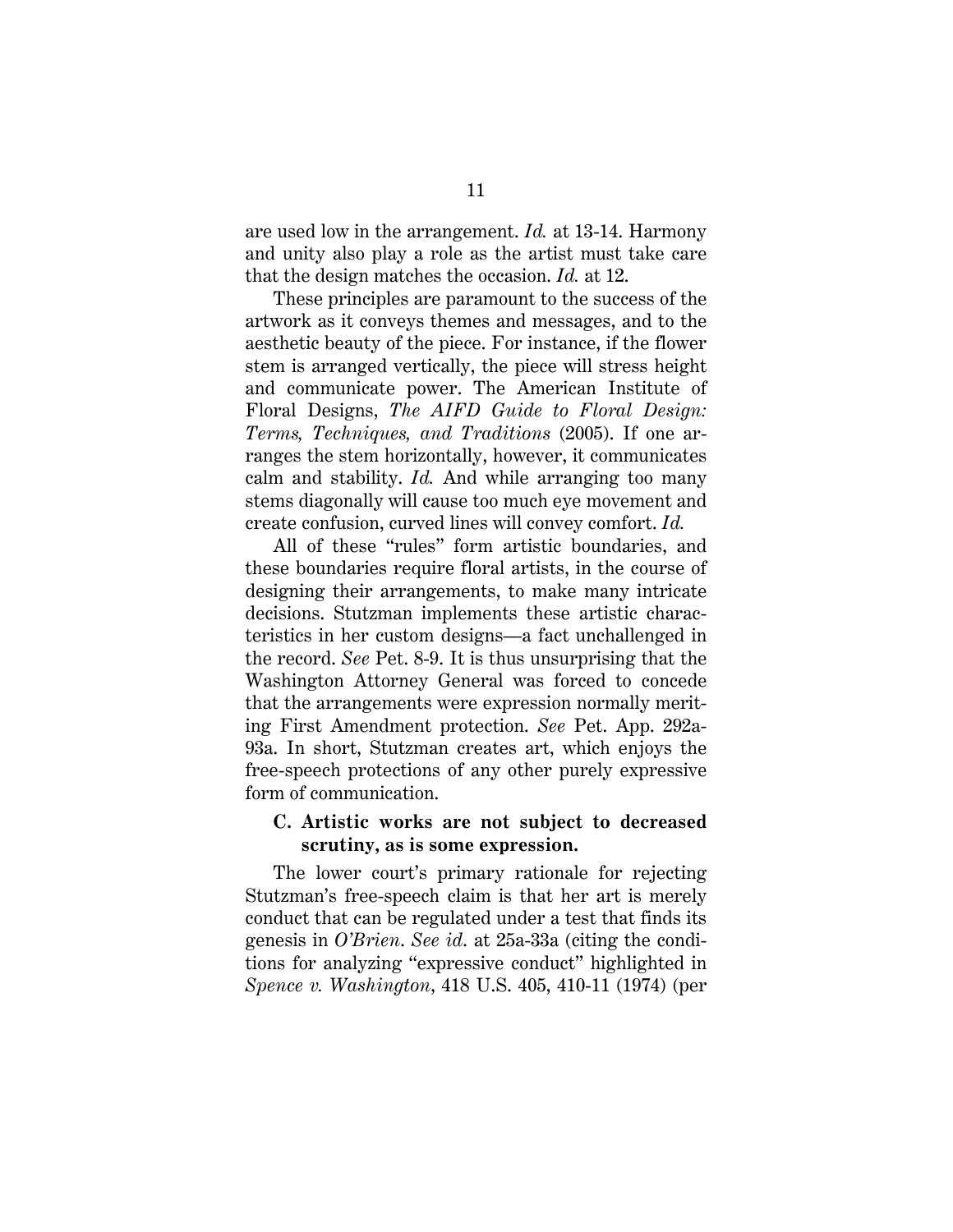<span id="page-18-0"></span>curiam), and *Rumsfeld v. Forum for Acad. & Institutional Rights, Inc.* (*FAIR*), 547 U.S. 47, 64 (2006)). That test was never fashioned to be applied to a work of art. An extension of those cases to artwork would be inconsistent with the rationale that underlies them.

When O'Brien burned his draft card, it may not have been art, but it was clearly expressive conduct. *O'Brien*, 391 U.S. at 376. The complication was that the nonexpressive element of the conduct—destroying a government form necessary to the effectuation of a constitutional power of Congress (raising armies)—was unprotected. Had O'Brien made and burned a *copy* of his completed draft card—the copy itself having no use in the government's program—the result would have been different. But because the government had a substantial interest in O'Brien not destroying the government form at issue, the Court held that he could not justify doing so in the name of free speech.<sup>4</sup>

The result differed when this Court examined the placement of a peace sign on an upside-down American flag. *Spence*, 418 U.S. at 406. *Spence* also rejected "the

<span id="page-18-1"></span> $\overline{a}$ 

<sup>4</sup> While *O'Brien* is typically used to justify the use of something less than strict scrutiny with regard to expressive conduct, it also indicated that the regulation at issue cannot burden speech more than is necessary to further the governmental interest at stake. 391 U.S. at 377 (noting that "the incidental restriction on alleged First Amendment freedoms [must be] *no greater than is essential* to the furtherance of that interest" (emphasis added)). The real issue was that the card was essentially the government's property and related to an important governmental interest requiring that it not be destroyed. *Id.* at 381. In the present case, however, States could achieve their goal of access to wedding expression services without *any* burden being imposed on speech. *See infra* pp. 17-18. Nevertheless, this type of analysis is unnecessary here because compelling any type of speech based on content is unconstitutional.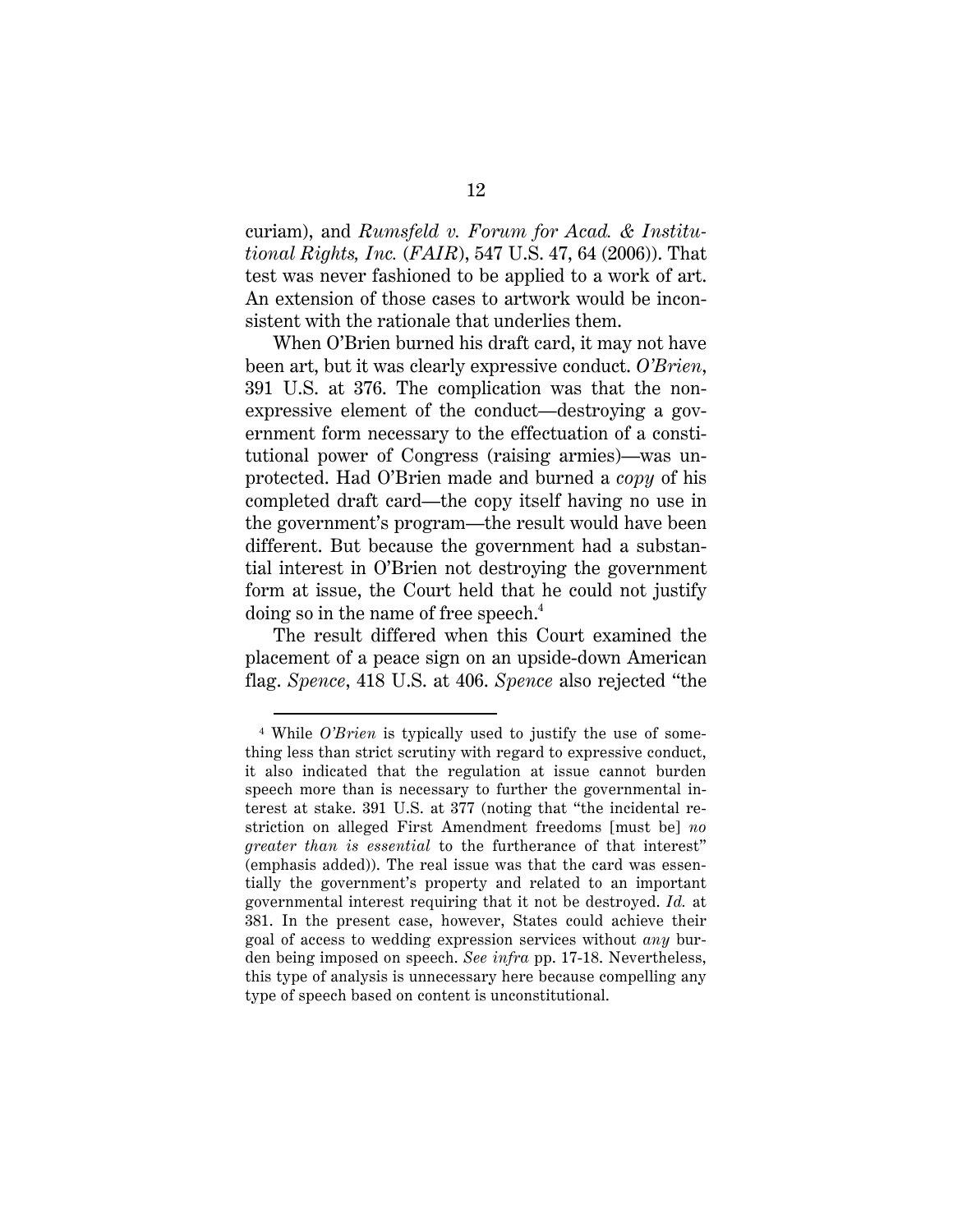view that an apparently limitless variety of conduct can be labeled 'speech' whenever the person engaging in the conduct intends thereby to express an idea." *Id.* at 409 (quoting *O'Brien*, 391 U.S. at 376). But the Court held that the "activity, combined with the factual context and environment in which it was undertaken, le[d] to the conclusion that [Spence] engaged in a form of protected communication." *Id.* at 410. This Court reached that conclusion by determining that Spence had "[a]n intent to convey a particularized message" and that "in the surrounding circumstances the likelihood was great that the message would be understood by those who viewed it." *Id.* at 410-11.

<span id="page-19-1"></span><span id="page-19-0"></span>Thus, in establishing limitations on expressive conduct, context is the key. Burning an American flag outside of the Republican National Convention, as in *Texas v. Johnson*, was calculated to display a message of displeasure with the renomination of President Reagan. 491 U.S. at 406. But a military veteran retiring a tattered flag by burning it and burying the ashes evidences a message of respect for the flag and the Nation. *See id.* at 411, 420. As *O'Brien* recognized, it may be necessary on occasion for a court to inquire into whether the expressive conduct has significant non-expressive aspects—where the message and action do not perfectly overlap. That is because *O'Brien* addressed a legal violation of a law aimed at conduct beyond the expression.

But that is not so with works of art. Unlike mere conduct, art is protected whether or not there is "a succinctly articulable message." *See Hurley*, 515 U.S. at 568-69. And when the medium chosen by the artist to convey the expression is visual art—be it a painting, a musical composition, a sculpture, or a floral arrangement—the art constitutes the entirety of the "conduct," and there is no non-expressive element left to be regu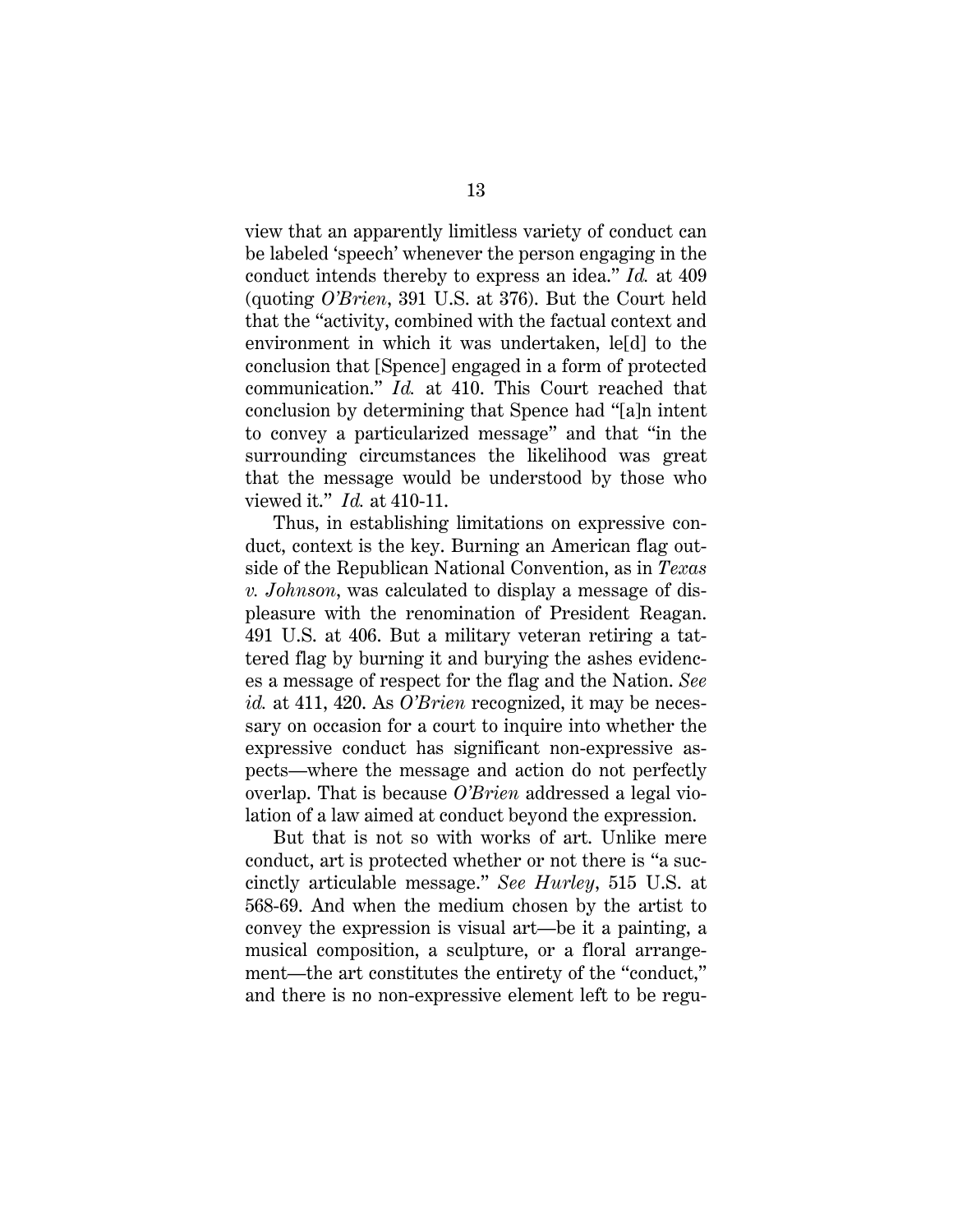lated. *See id.* at 569. Thus free-speech protection for artwork does not depend on assessing the degree of communicativeness of its message—which need not even be "understood by those who view it" for protection to attach. *Johnson*, 491 U.S. at 404; *see Hurley*, 515 U.S. at 569 (citing works of art meaningless to most observers).<sup>5</sup>

The lower court also attempted to rely on *FAIR*, reasoning that the law schools in that case could not deny military recruiters access to students because that conduct was not "inherently expressive." Pet. App. 26a. But art, by its nature, is inherently expressive. In contrast, the speech/conduct divide in *FAIR* was important because the law regulated *only* the school's conduct allowing military recruiters equal access to rooms in the law school. 547 U.S. at 60. As this Court noted, the law at issue there "neither limit[ed] what law schools may say nor require[d] them to say anything." *Id.*

<span id="page-20-1"></span>The State of Washington cannot evade the inherent expressive nature of art by inapt appeals to publicaccommodation laws. There is a fundamental difference between ensuring that individuals have, on the one

<span id="page-20-3"></span><span id="page-20-2"></span><span id="page-20-0"></span> $\overline{a}$ 

<sup>5</sup> Even if Stutzman's art was treated as mere conduct, arranging flowers to convey a message or theme is of at least the same communicative quality as marching in a parade—and therefore equally protected by the First Amendment. *See Hurley*, 515 U.S. at 569-70; *cf. Tinker v. Des Moines Indep. Cmty. Sch. Dist.*, 393 U.S. 503, 505 (1969) (treating pure symbolic act as "closely akin to pure speech . . . entitled to comprehensive protection under the First Amendment"). But because the law at issue here is "related to the suppression of [her] free expression," this case is "outside of *O'Brien*'s test altogether." *Johnson*, 491 U.S. at 410. After all, "the First Amendment means that government has no power to restrict expression because of its message, its ideas, its subject matter, or its content." *Police Dep't of Chicago v. Mosley*, 408 U.S. 92, 95 (1972).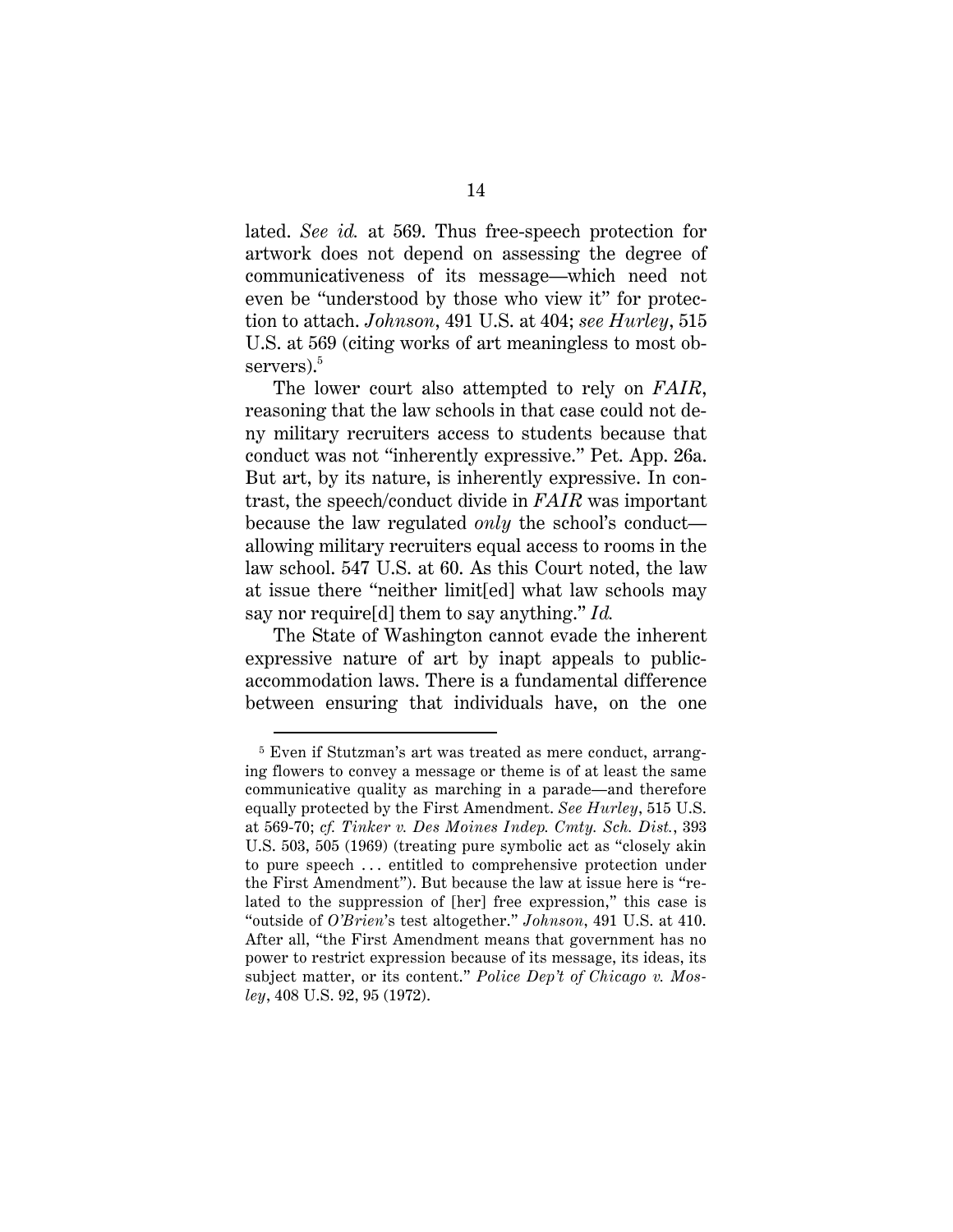hand, access to the commodities of food and shelter and, on the other hand, the ability to compel the creation of custom artwork by a specific artist. The harm faced by plaintiffs here was a perceived dignitary-type harm and Stutzman worked hard to avoid that. Pet. 10. But the exercise of First Amendment rights may cause plaintiffs dignitary-type harms, and this has always been understood as an acceptable cost for achieving the pluralistic society treasured in this Nation—and it also alleviates substantial dignitary-type harms incurred by defendants not wanting to engage in certain expression. *See Weisman*, 505 U.S. at 590-91. The "enduring lesson" taught by this Court's cases is that "government may not prohibit expression"—including dissent from celebrating certain ceremonies—"simply because it disagrees with its message." *Johnson*, 491 U.S. at 416. The State of Washington cannot punish Stutzman for adhering to her conscience rather than the State's prevailing orthodoxy.

<span id="page-21-3"></span><span id="page-21-1"></span><span id="page-21-0"></span>Nor is there justification for regulating Stutzman's expression under any other category of censorship. The creation or sale of art has never been subject to commercial-speech doctrines. *See Joseph Burstyn, Inc. v. Wilson*, 343 U.S. 495, 501-02 (1952) ("We fail to see why operation for profit should have any different effect in the case of motion pictures."). Commercial speech has never been treated as on the same level with the creation of art and, more importantly, the commercial speech doctrine does not allow content-based restrictions on expression. *Sorrell v. IMS Health, Inc.*, 564 U.S. 552, 567 (2011)*.*

<span id="page-21-2"></span>The record also illustrates that the exercise of First Amendment rights here contained no threat of harm and was not thought to incite anyone to violence. Pet. App. 321a, 429a. In fact, rather than being harmed by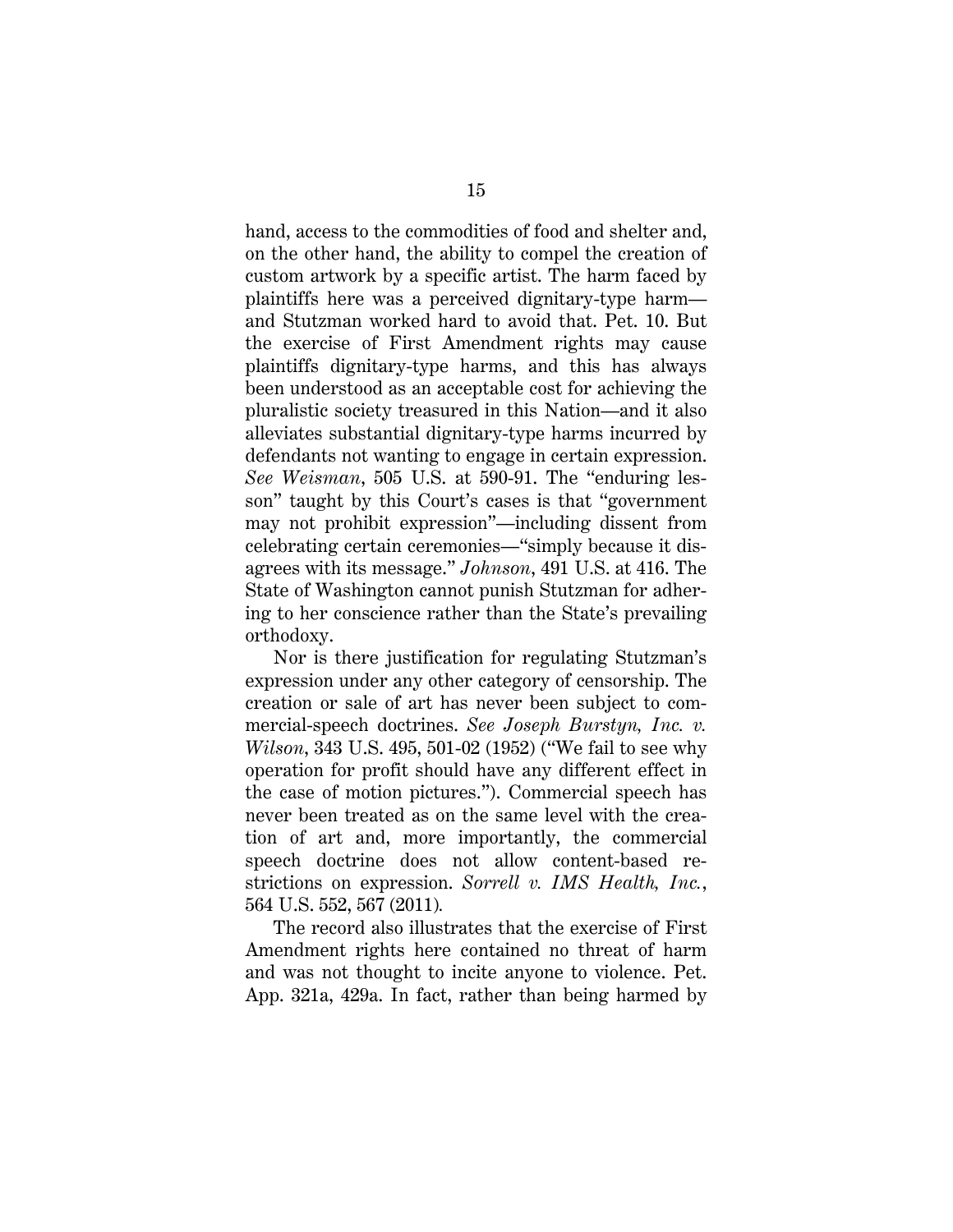Stutzman's speech, plaintiffs received offers for free floral arrangements. *Id*. at 357a-58a.

Finally, the exercise of First Amendment rights here did not somehow contain any obscene elements of some unprotected "art" forms. *See Miller v. California*, 413 U.S. 15, 23-37 (1973) (allowing censorship of obscene materials that lacked "serious literary, artistic, political, or scientific value"). Washington is therefore without justification for its censorship here.

#### **D. Neither art nor expressive conduct may be compelled.**

<span id="page-22-2"></span>As this Court has recognized, the more a government seeks to have a speaker or artist say or create, the greater the personal-liberty interest at stake. *See Wooley*, 430 U.S. at 715 ("Compelling the affirmative act of a flag salute involved a more serious infringement upon personal liberties than the passive act of carrying the state motto on a license plate, but the difference is essentially one of degree."). Moreover, "when dissemination of a view contrary to one's own is forced upon a speaker intimately connected with the communication advanced, the speaker's right to autonomy over the message is compromised." *Hurley*, 515 U.S. at 576. It is unsurprising, then, that this Court has never allowed a government entity to compel art or expressive conduct.

<span id="page-22-1"></span><span id="page-22-0"></span>It is clear that a government cannot force a citizen to engage in or endorse expression—whether saluting a flag, *Barnette*, 319 U.S. at 642, or even passively carrying a message on a license plate, *Wooley*, 430 U.S. at 717. And, unlike a cable company hosting someone else's message, for example, *Turner Broadcasting System, Inc. v. FCC*, 512 U.S. 622 (1994), the artistic endeavor here belongs directly to the party the government is seeking to coerce. Additionally, not compelling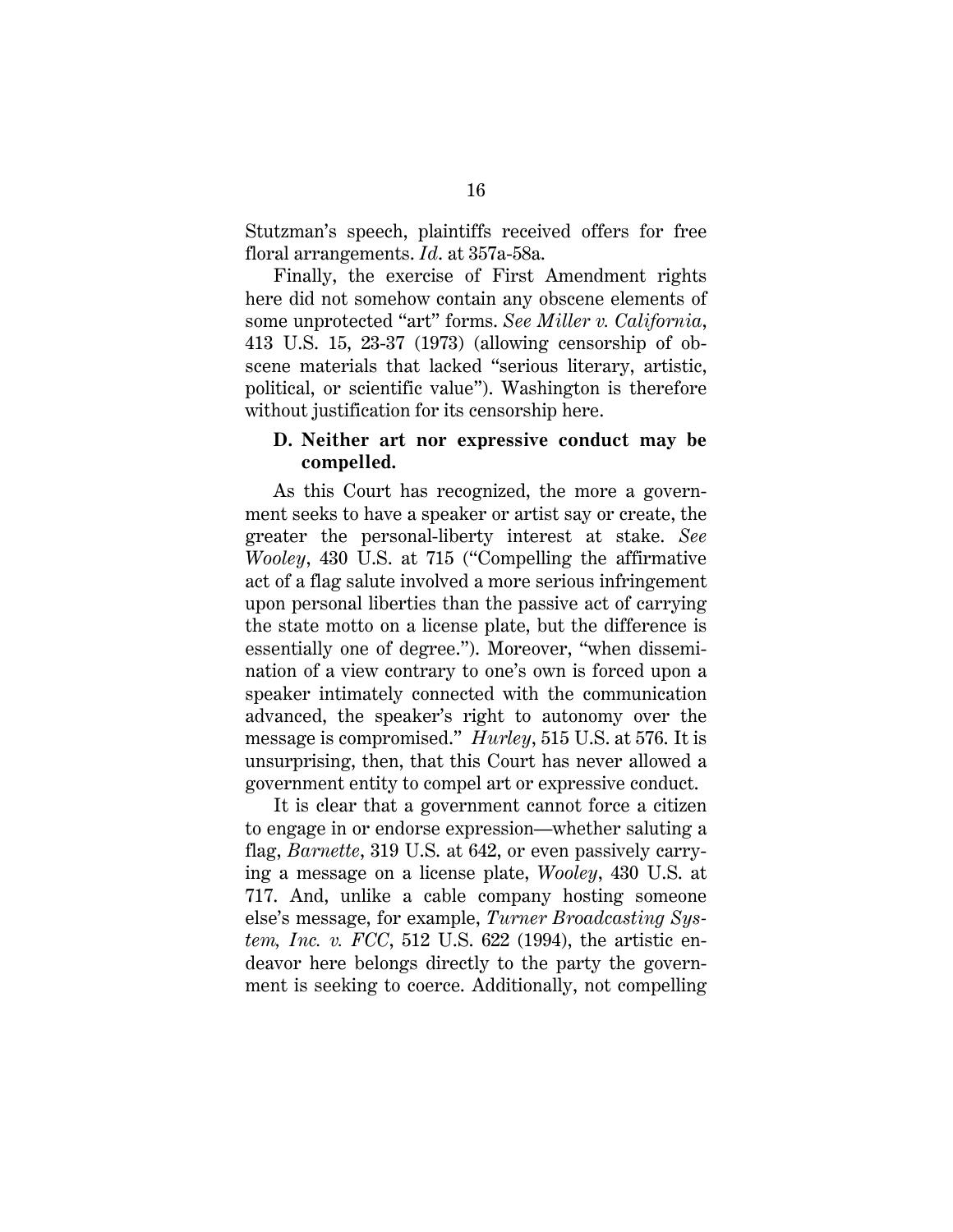the artistic expression here does not create a bottleneck for people seeking the expression at issue. *Id.* at 652, 656.

<span id="page-23-5"></span><span id="page-23-3"></span>It is no answer to say the government is not compelling speech because Stutzman does not have to create wedding floral arrangements for *anyone*. The Jehovah's Witness students in *Barnette* did not have to attend public school. 319 U.S. at 626. And the individual in *Wooley* did not have to drive a car. 430 U.S. at 717. These observations, of course, are entirely beside the point, as they do not respect the individual's personal liberty, and accepting these as legitimate rationales for compelling speech would just create unconstitutional conditions. That is why this Court has held that a newspaper not only has the right to publish political expression, it also has the right not to be compelled to publish replies to such expression. *Miami Herald Publ'g Co. v. Tornillo*, 418 U.S. 241, 258 (1974).

<span id="page-23-1"></span>There are all sorts of examples of artistic expression that government cannot compel. A painter is free to decline a commission for a painting. A cake designer is free to decline an order celebrating or alternatively disparaging same-sex marriage. The bottom line is simple: "The government may not . . . compel the endorsement of ideas that it approves." *Knox v. Serv. Emps. Int'l Union, Local 1000*, 567 U.S. 298, 309 (2012).

<span id="page-23-4"></span><span id="page-23-2"></span><span id="page-23-0"></span>In all events, States have alternative means of accomplishing the goal of promoting the dignity of individuals entering into a same-sex marriage. And even merely expressive conduct subject to *O'Brien* cannot be regulated unless the regulation is narrowly tailored, *i.e.*, "that the means chosen do not 'burden substantially more speech than is necessary to further the government's legitimate interests.'" *Turner*, 512 U.S. at 662 (quoting *Ward*, 491 U.S. at 799). It would be easy for a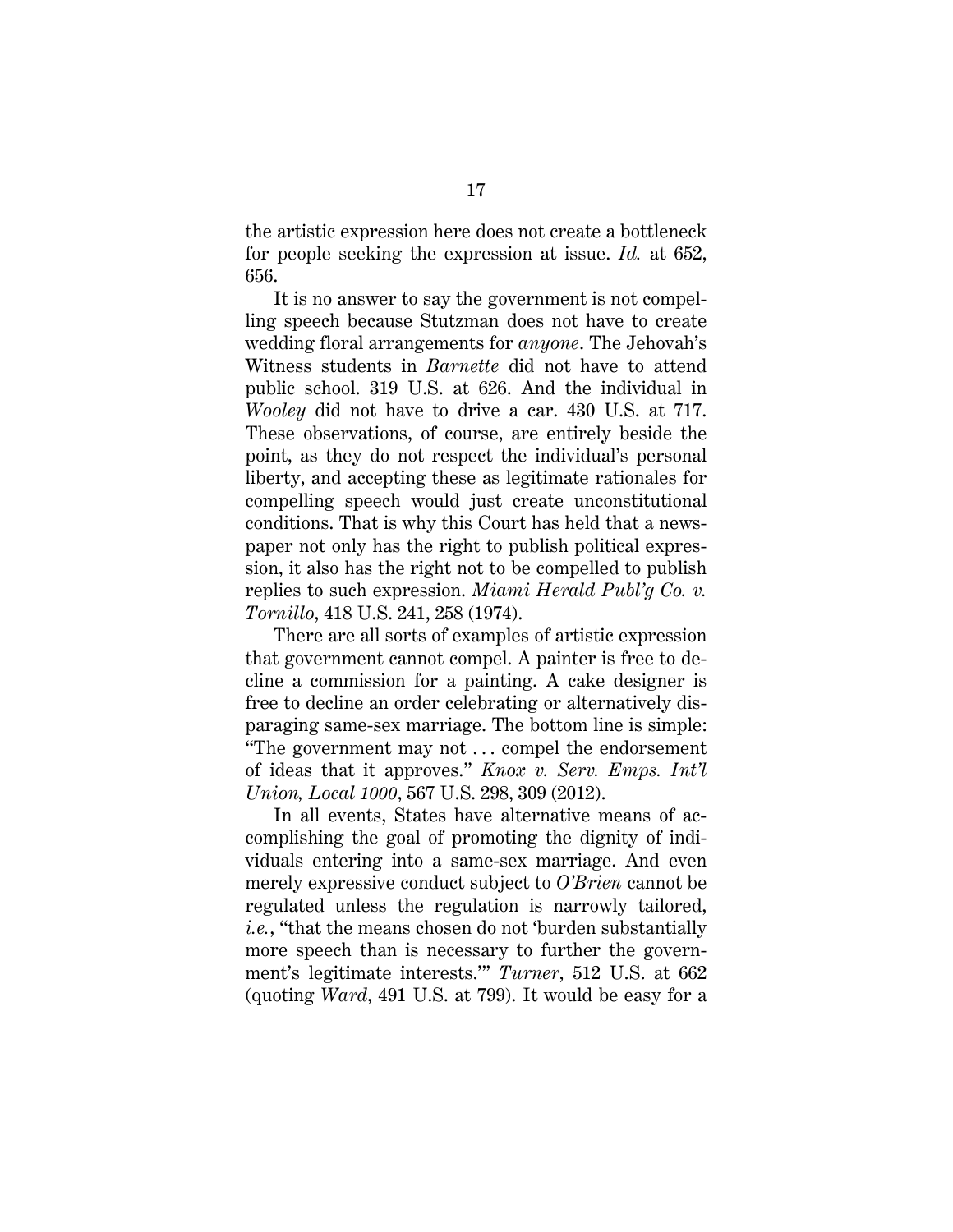State to create or facilitate a database of artists without objections to creating works for same-sex weddings, which couples could reference to find nearby artists to commission expression for a same-sex wedding. Such resources already exist in the private sector. *See, e.g.*, Pridezillas, A Wedding Resource for the LBGT Community (2013), https://perma.cc/U8U4-WFCH. In fact, Stutzman here provided that service to plaintiffs by giving them references to other nearby florists who would create floral art for their ceremony. Pet. App. 321a-22a, 401a.

<span id="page-24-0"></span>Perhaps most straightforwardly, a State could define "public accommodations" in the manner done so by the federal government and not capture businesses that selectively choose clients. *See* 42 U.S.C. § 2000a (applying accommodation statute only to establishments such as hotels, restaurants, and stadiums); *see also Amy Lynn Photography Studio, LLC v. City of Madison*, No. 2017-cv-00555 (Dane Cty. Ct. Aug. 11, 2017) (affirming that Wisconsin's similar anti-discrimination law does not apply in similar circumstance to this case).

Critically, Washington cannot be allowed to define its interest as "anti-discrimination" broadly speaking. Not only would such a sweeping definition open the door for government-compelled speech, it would be beyond the scope of this case. As the record shows, Stutzman performs services for same-sex couples as long as they are not part of a same-sex wedding. Pet. App. 323a. She will also sell non-commissioned floral arrangements for a same-sex ceremony. *Id*. at 401. The situation here thus parallels the "peculiar way" that the State in *Hurley* interpreted its law when no individual had been discriminated against because of their sexual orientation, but only because of the message at stake.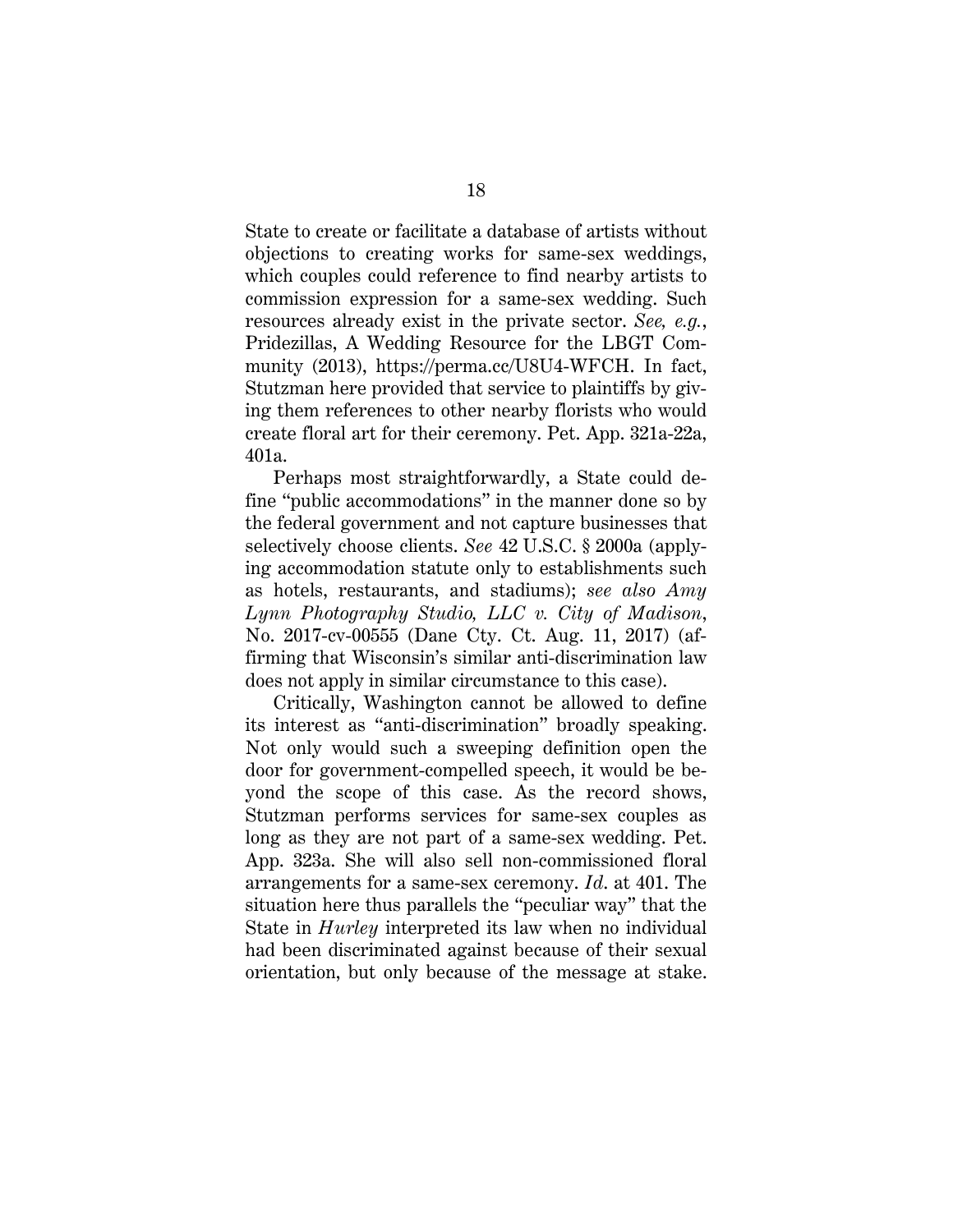515 U.S. at 572-73 (making "speech itself" the "public accommodation").

### **II. Compelling Stutzman to Create Customized Art for Events that She Cannot Celebrate Consistent with Her Religion Also Violates Her Free-Exercise Rights.**

Not only does the law at issue violate Stutzman's freedom of speech, it impermissibly burdens her free exercise of religion. The Washington Supreme Court rejected this claim by holding that (1) there was no fundamental right implicated beyond free exercise, whereas only hybrid-right claims are subject to strict scrutiny after *Employment Division, Department of Human Resources of Oregon v. Smith*, 494 U.S. 872 (1990), and (2) the law could survive strict scrutiny anyway. Pet. App. 54a. Both premises are wrong.

<span id="page-25-2"></span><span id="page-25-0"></span>First, *Smith* preserved strict-scrutiny review for generally applicable laws in "hybrid situation[s]," involving both free-exercise rights and other rights. 494 U.S. at 882. For example, some "cases prohibiting compelled expression, decided exclusively upon free speech grounds, have also involved freedom of religion." *Id.* (comparing *Wooley*, 430 U.S. at 705). *Smith* thus envisioned that free-speech and parental-rights claims can be bolstered by a Free Exercise Clause claim; "a challenge on freedom of association grounds would likewise be reinforced by Free Exercise Clause concerns." *Id.* (comparing *Roberts v. United States Jaycees*, 468 U.S. 609, 622 (1984)). Those are all instances where "the conduct itself must be free from governmental regulation." *Id.* at 882.

<span id="page-25-1"></span>Some courts have argued that the "other constitutional protection[]," *id.* at 881—besides the Free Exercise Clause claim—must be an independently viable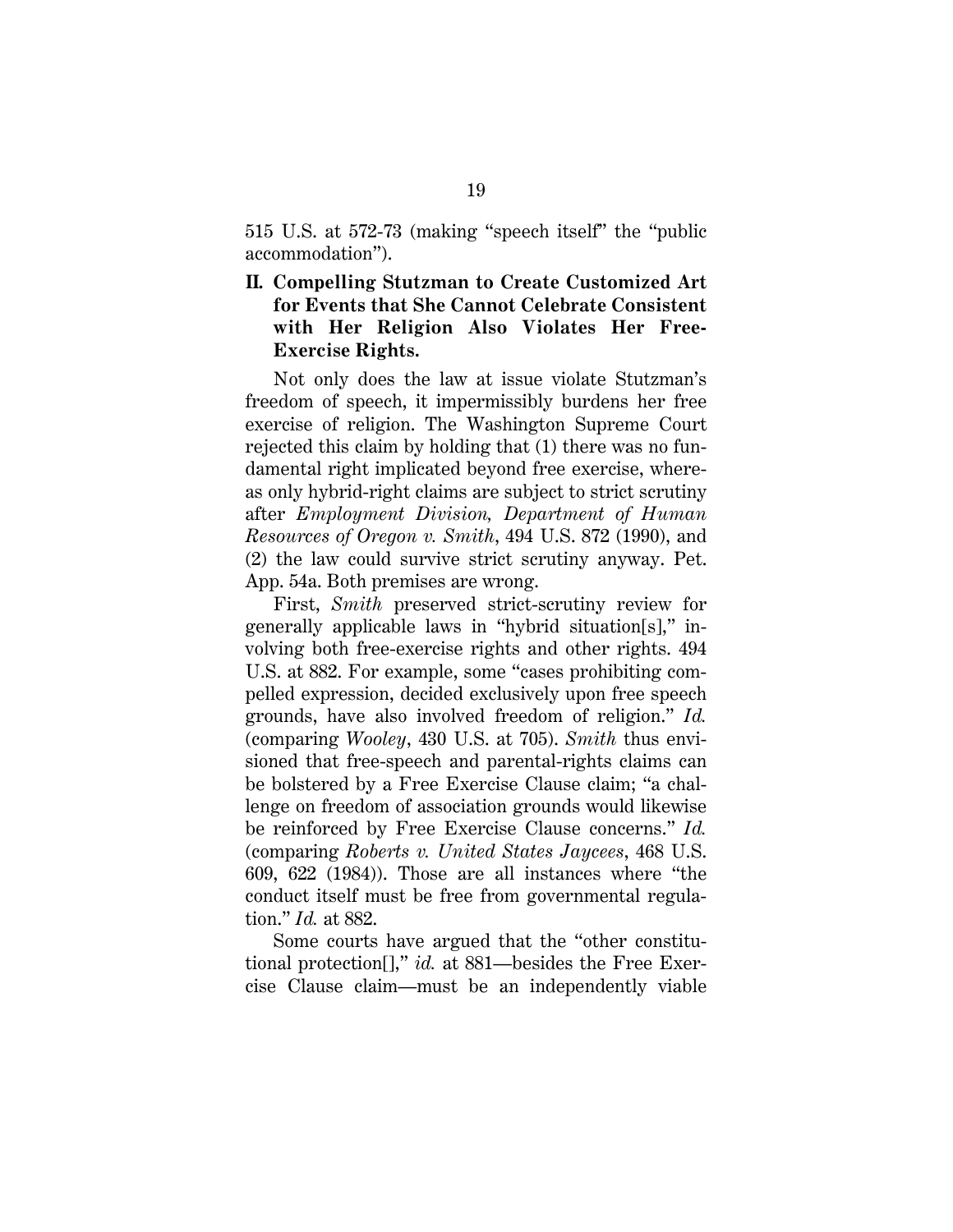<span id="page-26-0"></span>claim, Pet. 33. But, as Stutzman notes, requiring the "other" claim to stand on its own is nonsensical. *Id.* It would make the Free Exercise Clause claim superfluous and, essentially, render the Clause a dead letter. Erasing part of the First Amendment cannot be the correct solution and is surely not the result *Smith* sought to achieve. The best account of *Smith*'s explanation is to allow free-exercise concerns to raise any substantial claim regarding a companion fundamental right (such as free speech) to the level of a violation. *Id.* at 34.

<span id="page-26-2"></span><span id="page-26-1"></span>Not only has Stutzman alleged a compelled-speech claim that is substantial, at the least, but that claim is enhanced in this case by its interplay with Stutzman's right to the free exercise of religion. Throughout history, weddings have often been tied to religious ceremonies. *Obergefell*, 135 S. Ct. at 2594. This link not only distinguishes marriage from the goods and services regulated by other forms of public-accommodation laws, it prevents Washington's attempt at compelling Stutzman to create customized artwork for this ceremony. The State is not just attempting to compel speech, it is compelling what Stutzman genuinely understands as *religious* speech. So, as *Smith* presaged, this is a case dealing with "the communication of religious beliefs"; it therefore goes beyond *Smith*'s general rule that individuals must conform their behavior to neutral laws of general applicability, where hybrid rights are not in play. 494 U.S. at 879-82. At the least, this case presents a hybrid-right situation in which Stutzman's religiouslyconnected art cannot be compelled by government. *See generally* Rotunda National Archives, Founder Online: *Letter from Thomas Jefferson to Richard Douglas* (Feb. 4, 1809) ("No provision in our Constitution ought to be dearer to man, than that which protects the rights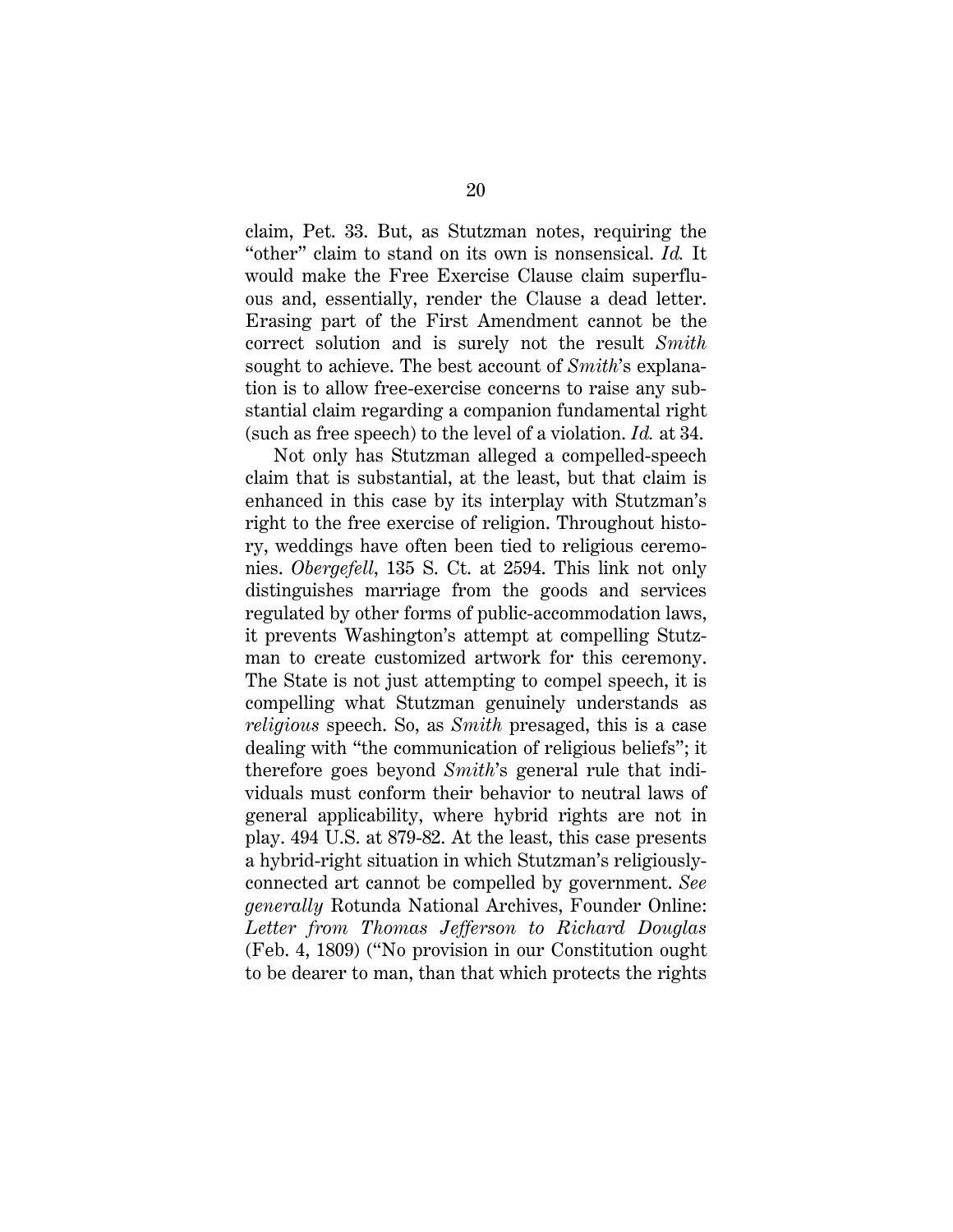of conscience against the enterprizes of the civil authority."), https://perma.cc/Q3MW-7RLD.

Second, as noted previously, the State has lessrestrictive means available for ensuring that same-sex couples can find artists to create works for their wedding ceremonies. *See supra* pp. 17-18. Those lessrestrictive means show that the Washington law impermissibly burdens both free-speech rights (it cannot satisfy even *O'Brien*'s relaxed standard) and freeexercise rights (it cannot satisfy the strict scrutiny applicable in this hybrid-rights context).

### **III. This Case Is an Ideal Vehicle for Addressing the Questions Presented Regarding Constitutional Rights and Same-Sex Weddings.**

<span id="page-27-0"></span>As part of our fixed constellation of rights, it is clear that no government—even one with the best intentions—may commandeer the artistic talents of its citizens in order to create expression with which the government agrees but the artist does not. Even worse here, the expression at issue deals with a topic over which this Court has recognized that people of "good faith" are divided. *Obergefell*, 135 S. Ct. at 2594. The very purpose of the First Amendment's Free Speech Clause—and among its highest uses—is allowing opposing sides of a debate to express themselves as they see fit. *See Roth v. United States*[, 354 U.S. 476, 484 \(1957\).](https://1.next.westlaw.com/Link/Document/FullText?findType=Y&serNum=1957120394&pubNum=708&originatingDoc=I72eb9a5f9c9a11d991d0cc6b54f12d4d&refType=RP&fi=co_pp_sp_708_1308&originationContext=document&transitionType=DocumentItem&contextData=(sc.Search)#co_pp_sp_708_1308) This case provides an ideal vehicle for ensuring that continued personal autonomy.

<span id="page-27-1"></span>Plaintiffs have suffered no tangible harm, and no invidious animus exists here. Stutzman employs members of the LGBT community, provides non-wedding services to same-sex couples, and even served plaintiffs here for many years before denying this request to create customized art celebrating a same-sex marriage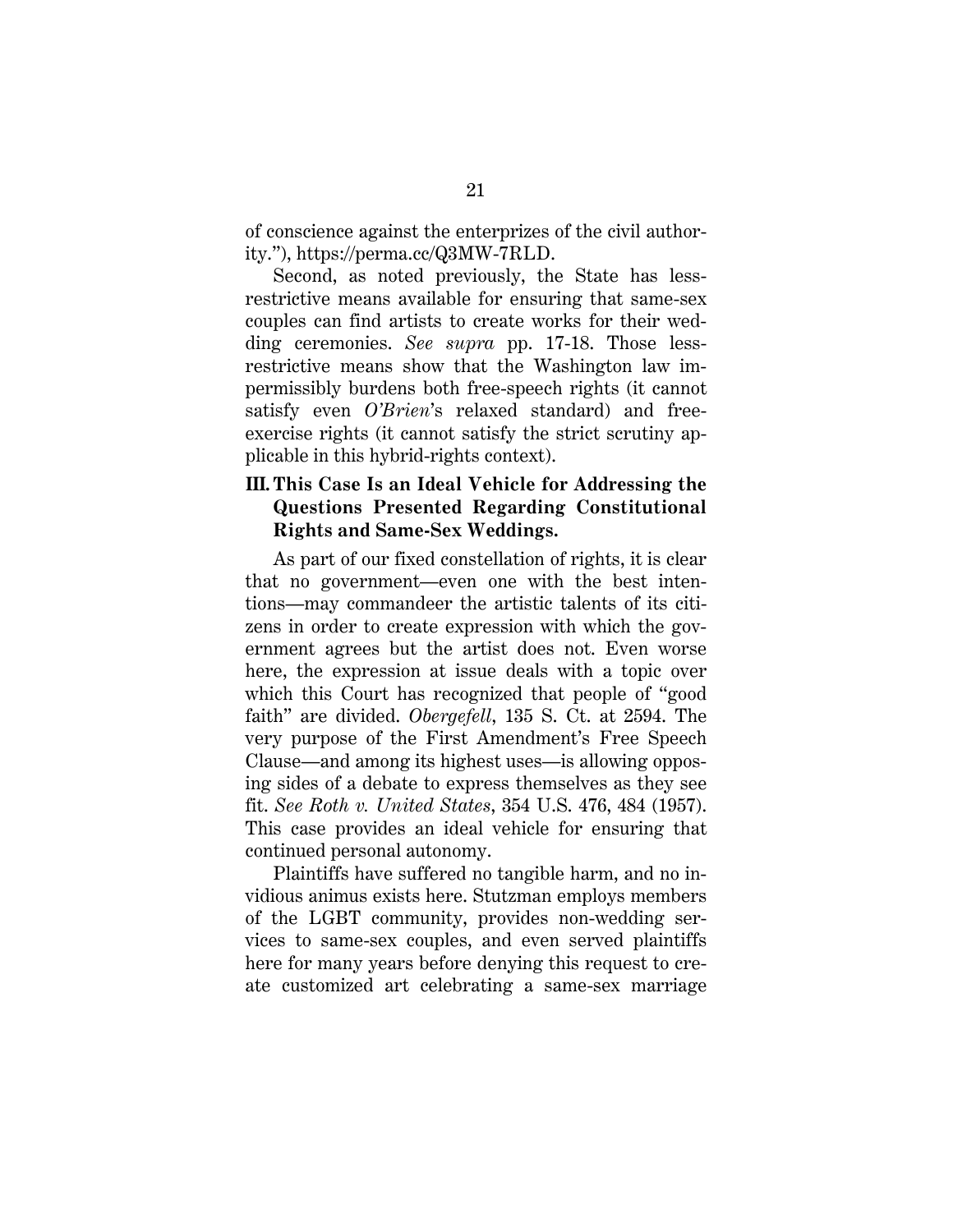ceremony. Pet. App. 306a-07a, 312a-13a. The record allows no basis to find that Stutzman is discriminating on the basis of sexual orientation, as she was simply exercising her good-faith moral objection to creating artistic expression celebrating a marriage contrary to the tenets of her religious faith. *See also id*. at 307a (Stutzman would not design flower arrangements for heterosexual polygamists either, if such unions became legal: "Agreeing to do flowers for any marriage ceremony not between one man and one woman would violate my conscience and my deeply held religious beliefs.").

The artistic works at issue in this case are custommade expressive floral arrangements. Indeed, plaintiffs wanted Stutzman to do the arrangements precisely because of her skill at creating these expressive works of art. She did not refuse to provide all services to plaintiffs. She only declined to create specialty expressive arrangements designed specifically for a same-sex wedding. And for that, the State of Washington saddled not only her business but also her personally with fines and attorneys' fees expected to total in the hundreds of thousands of dollars. Pet. 13.

This is compelled expression—plain and simple. And it is anathema to the First Amendment.

#### **CONCLUSION**

The petition for a writ of certiorari should be granted.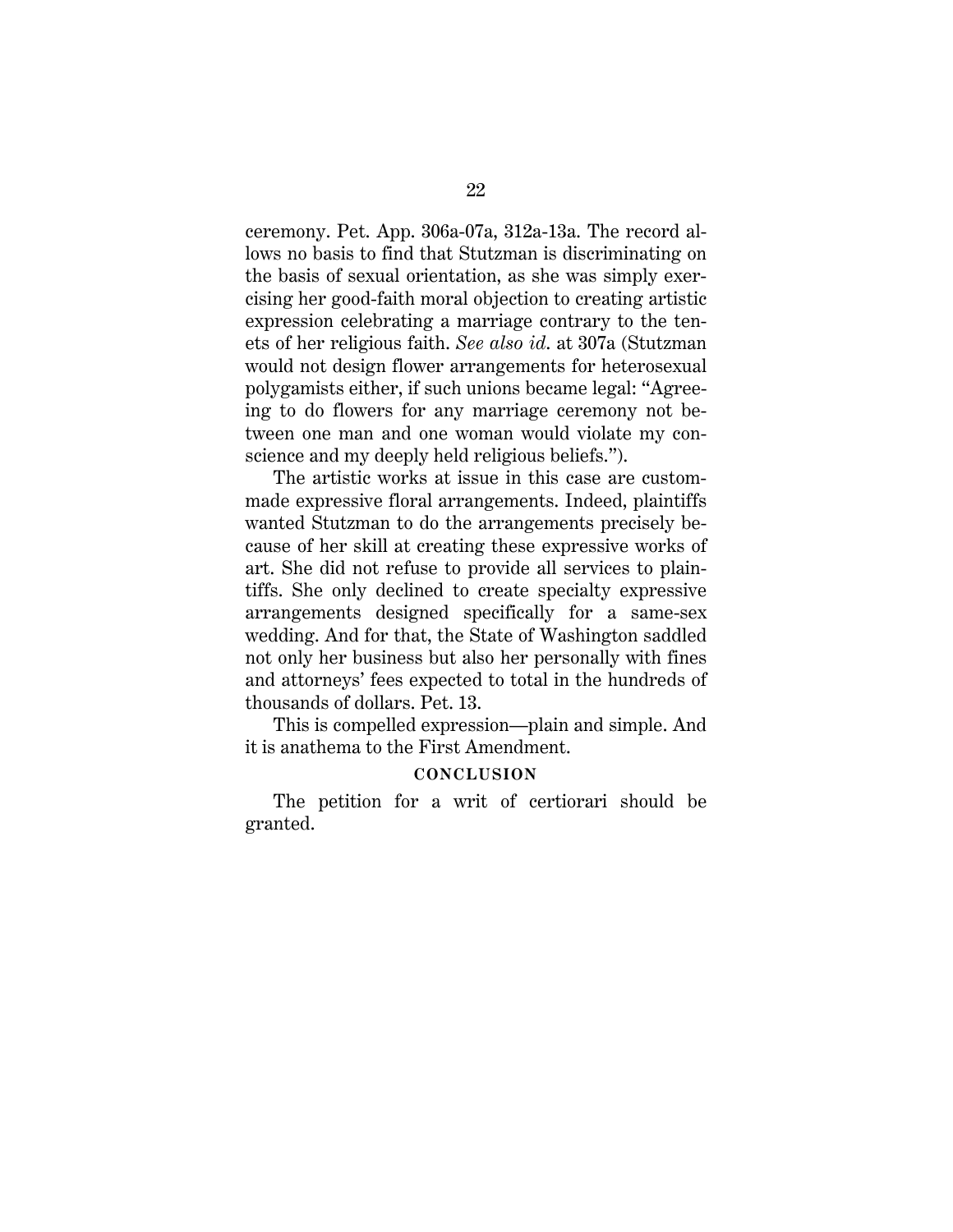LESLIE RUTLEDGE Attorney General of Arkansas

LEE RUDOFSKY Solicitor General of Arkansas

NICHOLAS BRONNI Deputy Solicitor General of Arkansas

STEVE MARSHALL Attorney General of Alabama

MARK BRNOVICH Attorney General of Arizona

LAWRENCE G. WASDEN Attorney General of Idaho

JEFF LANDRY Attorney General of Louisiana

DOUG PETERSON Attorney General of Nebraska

ADAM PAUL LAXALT Attorney General of Nevada

Respectfully submitted.

KEN PAXTON Attorney General of Texas

JEFFREY C. MATEER First Assistant Attorney General

SCOTT A. KELLER Solicitor General *Counsel of Record*

J. CAMPBELL BARKER Deputy Solicitor General

MICHAEL P. MURPHY JOHN C. SULLIVAN Assistant Solicitors General

OFFICE OF THE ATTORNEY GENERAL P.O. Box 12548 (MC 059) Austin, Texas 78711-2548 scott.keller@oag.texas.gov (512) 936-1700